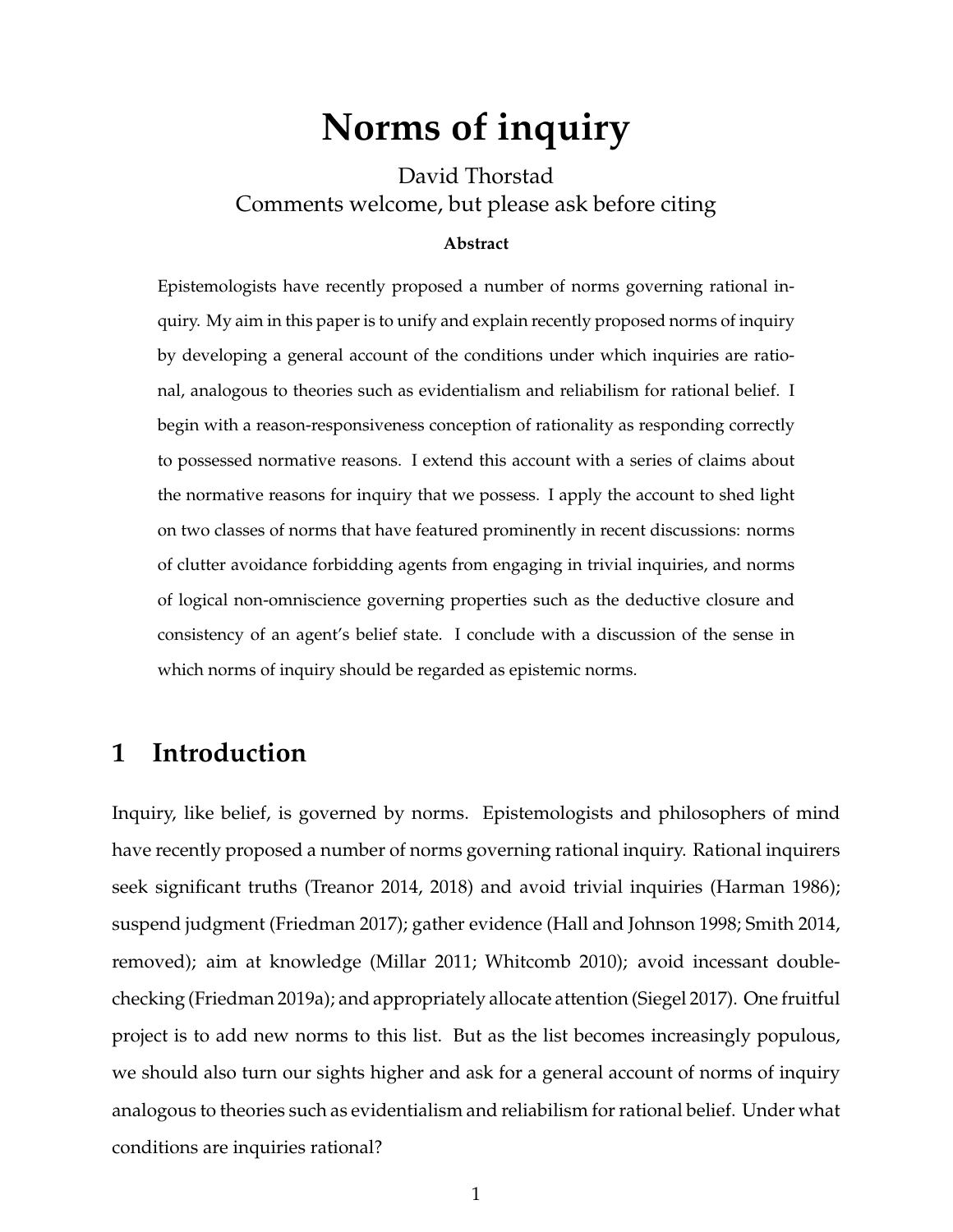There are at least four benefits to the general study of rational inquiry. First, we aim not merely to list norms of inquiry but also to understand and explain why these norms are what they are. Second, understanding the grounds of norms clarifies their contents. For example, we know that rational inquirers sometimes gather evidence, but inquirers cannot gather all available evidence. Which subjects should inquirers gather evidence about, and how much evidence should they gather? Third, we need to adjudicate conflicts between competing norms of inquiry. For example, it is controversial whether and in what sense inquirers are required to suspend judgment (McGrath forthcoming). Fourth, a number of recent authors have proposed that norms of inquiry have a significant practical component (Friedman forthcoming a; Harman 2004; Lord 2020). One of my aims in this paper is to show how we can make space for this claim without falsifying traditional epistemological theories.

The first order of business is to develop an account of rational inquiry. In Sections 2-3, I develop and motivate an account of rational inquiry. Sections 4-5 show how that account can be used to shed light on two puzzle cases for recent discussions of rational inquiry: norms of clutter avoidance and requirements of logical non-omniscience. An important question raised by this discussion will be whether, and in what sense norms of rational inquiry are norms of epistemic rationality. I take up this question in Section 6.

### **2 Reason-responsiveness**

What is the relationship between rationality and reasons? Suppose you are sitting in the living room reading an informative philosophical book when you notice smoke billowing out of the kitchen. If you are rational, then you will put down the book and investigate the smoke. A plausible explanation for that fact is that rationality requires acting in accordance with the balance of reasons that you possess. Because you have most reason to investigate the smoking kitchen, that is what you are required to do.

But rational inquirers do not only act in accordance with reasons. Suppose you were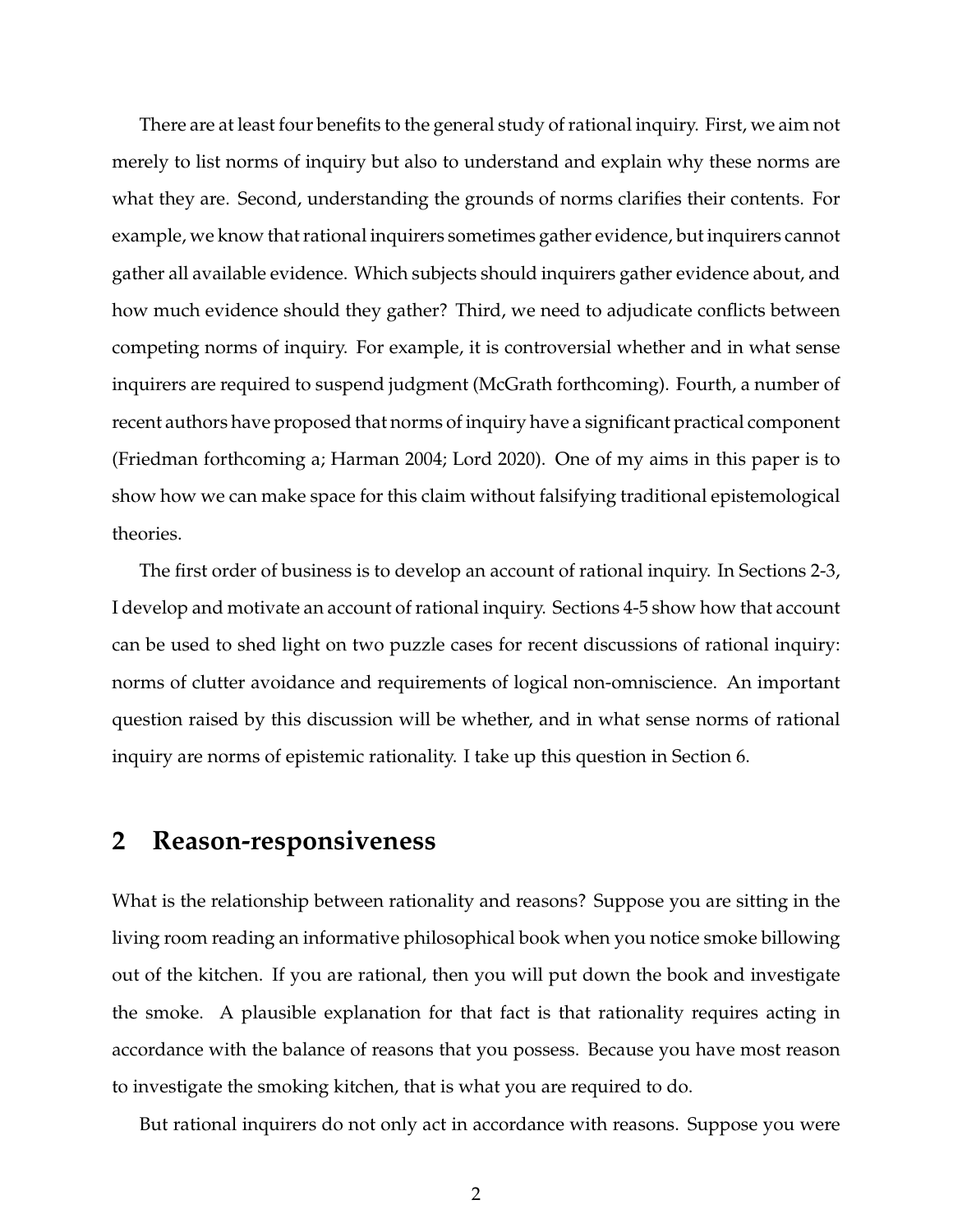to investigate the smoking kitchen because you believed that you would be rewarded for doing so by a genie. Then we would like to say that your inquiry was irrational, even though you performed the inquiry you had most reason to perform. A plausible explanation is that rationality requires not only acting in accordance with reasons, but also responding correctly to those reasons in acting. Although your evidence-gathering was supported by strong safety-related reasons, in inquiry you did not respond to these reasons but rather to the imagined promise of a genie. As a result, your inquiry was irrational.

These thoughts are often taken to motivate a reason-responsiveness conception of rationality (Lord 2018; Kiesewetter 2017).

**(Rationality as Reason-Responsiveness)** For all agents *S*, times *t* and acts *X*, *S*'s *X*-ing at *t* is rational if and only if in *X*-ing at *t*, *S* responds correctly to the normative reasons that she possess at *t*.

Here I have stated the reason-responsiveness conception for the special case of rational action, since inquiry is an activity. But the reason-responsiveness conception is also meant to apply to attitudes such as belief. Although I will not defend a reason-responsiveness conception of rational belief here, it can be helpful to think through the case of rational belief to get a handle on the account.

In the case of rational belief, the requirement of responding correctly to normative reasons is familiar to epistemologists as the epistemic basing relation. Believing rationally requires holding the beliefs supported by the balance of possessed reasons, namely our total evidence, and holding these beliefs based on the evidence.<sup>1</sup> Leading theories of the reason-responsiveness relation often mirror theories of epistemic basing. For example, we can require that *S*'s reasons play an appropriate causal role in producing or sustaining her *X*-ing (Arpaly and Schroeder 2015), or that *S X*'s as the result of a specified competence (Lord 2018).

<sup>&</sup>lt;sup>1</sup>This discussion can be repeated, if desired, using pragmatist or other non-evidentialist views of rational belief.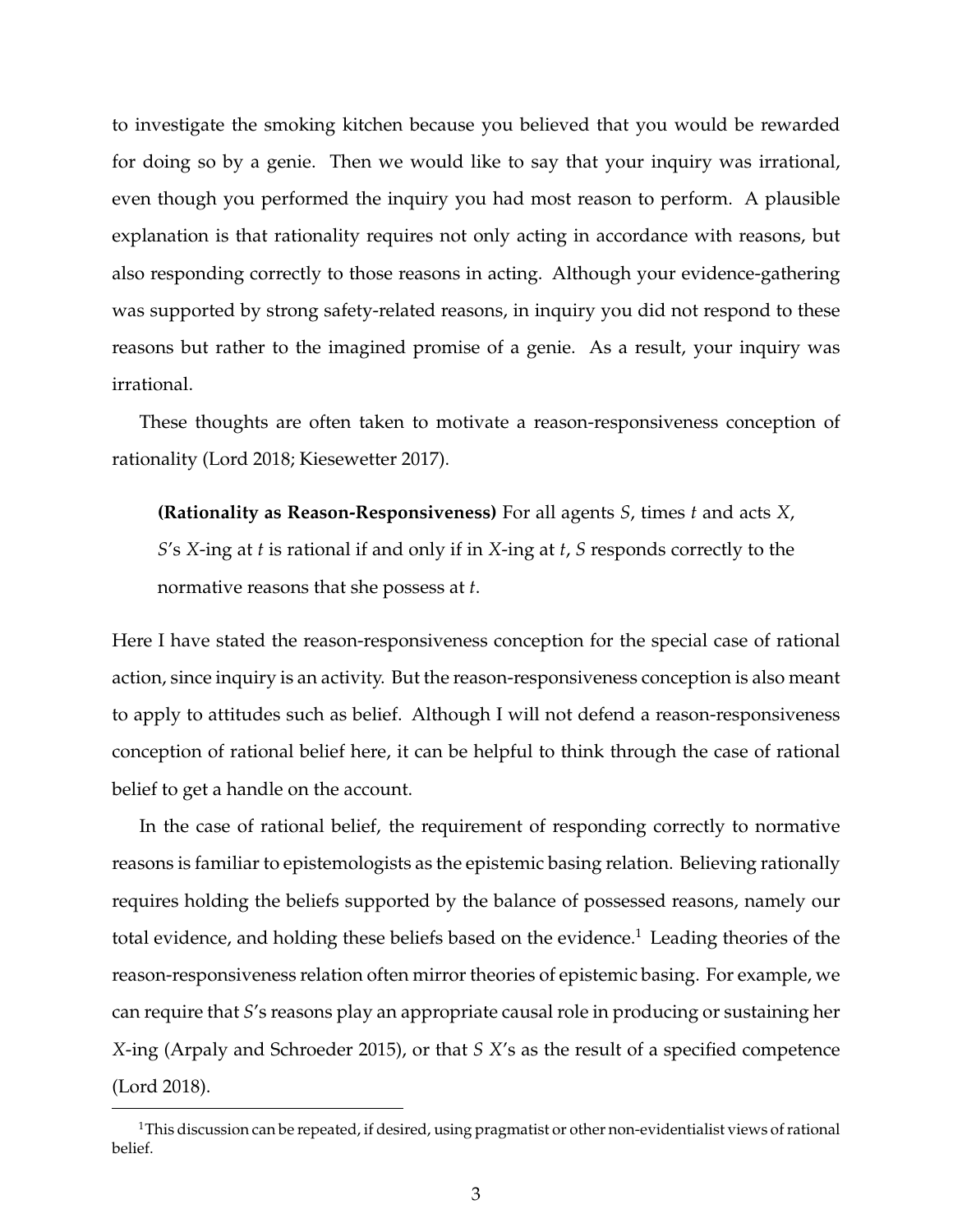Suppose we take on board a reason-responsiveness conception of rational inquiry. What follows? At least two features of the reason-responsiveness view deserve emphasis.

First, rationality is deontic. On a reason-responsiveness view, what we are rationally required to do and what we ought to do are the same thing (Lord 2017). More precisely:

**(Rationality is Deontic)** For all agents *S*, times *t* and acts *X*, *S* is rationally required at *t* to *X* just in case *S* ought, at *t*, to *X*.

Roughly put, the claim that rationality is deontic follows on a reason-responsiveness view because what *S* ought to do and what *S* is rationally required to do are determined in the same way: by the balance of her possessed normative reasons.<sup>2</sup> Because you have more reason to investigate the billowing smoke than to read your book, you ought to investigate the smoking kitchen and that is also what you are rationally required to do.

In this way, the reason-responsiveness view explains why epistemologists often pass between claims about what agents are rationally required to do and what they should or ought to do. On the reason-responsiveness view, this slide is not an equivocation or a mistake since rational requirements and oughts coincide. At the same time, the reasonresponsiveness view explains why rightness and rationality remain importantly distinct normative statuses. Rationality is a strictly more demanding status than rightness, since acting rationally requires not only doing what we ought, but also acting in response to the reasons for which we ought to act.

A second consequence of the reason-responsiveness view is that rationality is allthings-considered. I discuss this consequence at length in Section 6, but here is a first pass statement and motivation. On the reason-responsiveness view, all types of normative reasons combine to determine what agents are rationally required to do. We can of course specify restricted types of moral, prudential or epistemic rationality which consist in responding correctly to specific classes of reasons. But in general we need an all-thingsconsidered view of rationality to capture many roles that a theory of rationality is meant

 $2$ On some views, establishing the implication that Rationality is Deontic takes a bit more work than this. See (Lord 2017) for a full argument.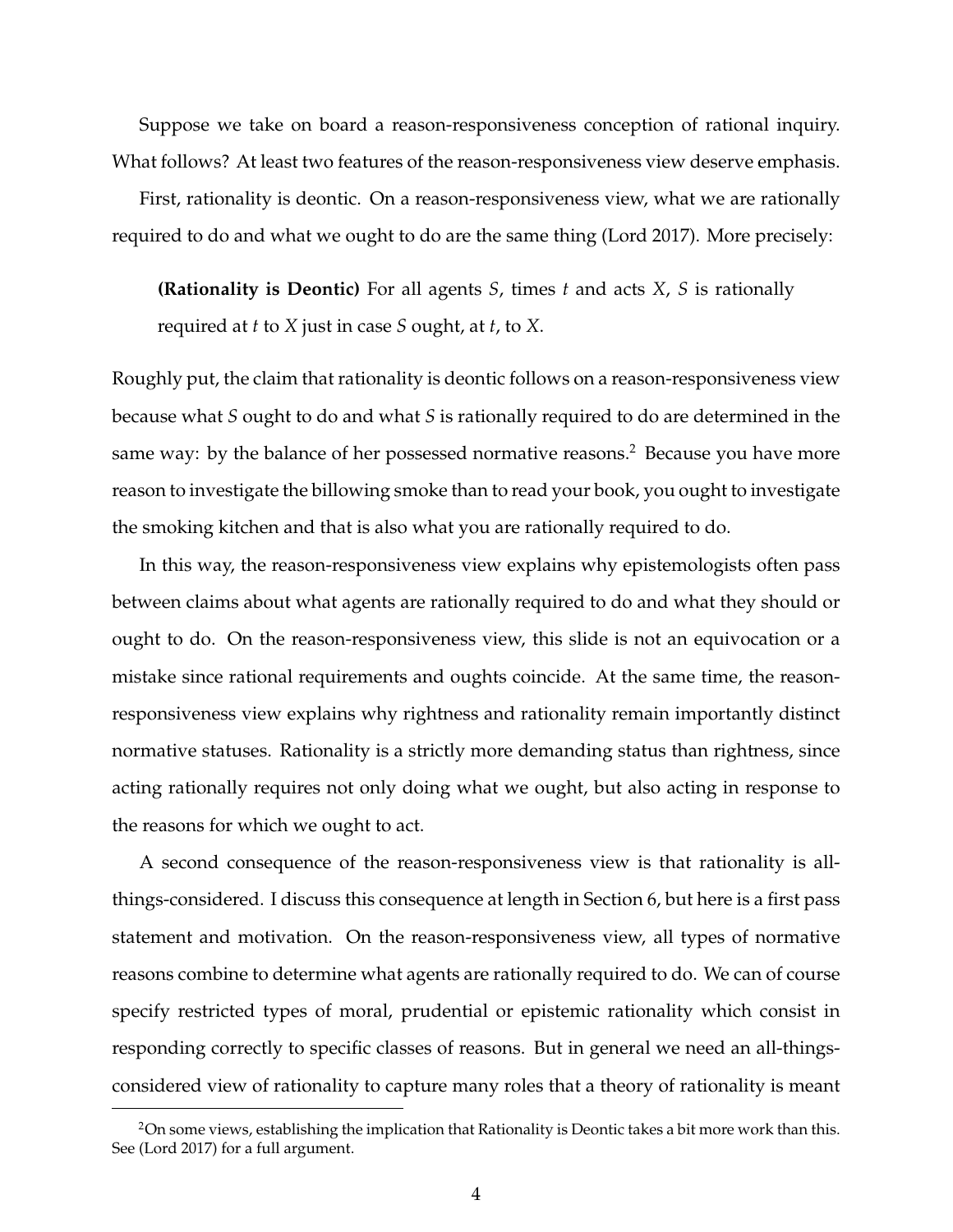to play. For example, it is often held that rational agents defer to what is rational in their present situation (Greco and Hedden 2016; Levinstein 2017, removed) and plan to do what would be rational in future contingencies (Gibbard 2003; Horowitz and Dogramaci 2016). On most plausible ways of spelling out these planning and deference requirements, each requirement tracks an all-things-considered conception of rationality. If agents have most epistemic reason to read a book but most all-things-considered reason to investigate the smoking kitchen, then they defer by investigating the smoke. Those of us reading about their plight plan to do the same when faced with similar circumstances.

The claims that rationality is deontic and all-things-considered help the reasonresponsiveness conception to meet Kolodny's challenge: why be rational (Kolodny 2005, removed)? The reason-responsiveness view answers Kolodny's challenge in the natural way. In doing what is rational, we do what we ought and also what we have most reason to do. By contrast, if we deny that rationality is deontic or all-things-considered, then there will be agents who ought or have most reason to one thing, but are rationally required to do another. In this case, Kolodny's challenge sharpens to the following: why do what is rational, instead of what we ought or have most reason to do? These are difficult questions to answer, and a reason-responsiveness conception allows us to avoid them.

In this section, we have developed a reason-responsiveness conception on which rationality involves responding correctly to normative reasons. Two noteworthy consequences followed: rationality is deontic and all-things-considered. To unpack the reasonresponsiveness conception further, we will need to say something specific about normative reasons.

#### **3 Reasons for inquiry**

In the rest of this paper, I leave behind the more complicated question of when a token act is rational and take up the simpler questions of which acts we are permitted or required to token. This will allow me to remain neutral between competing accounts of the reason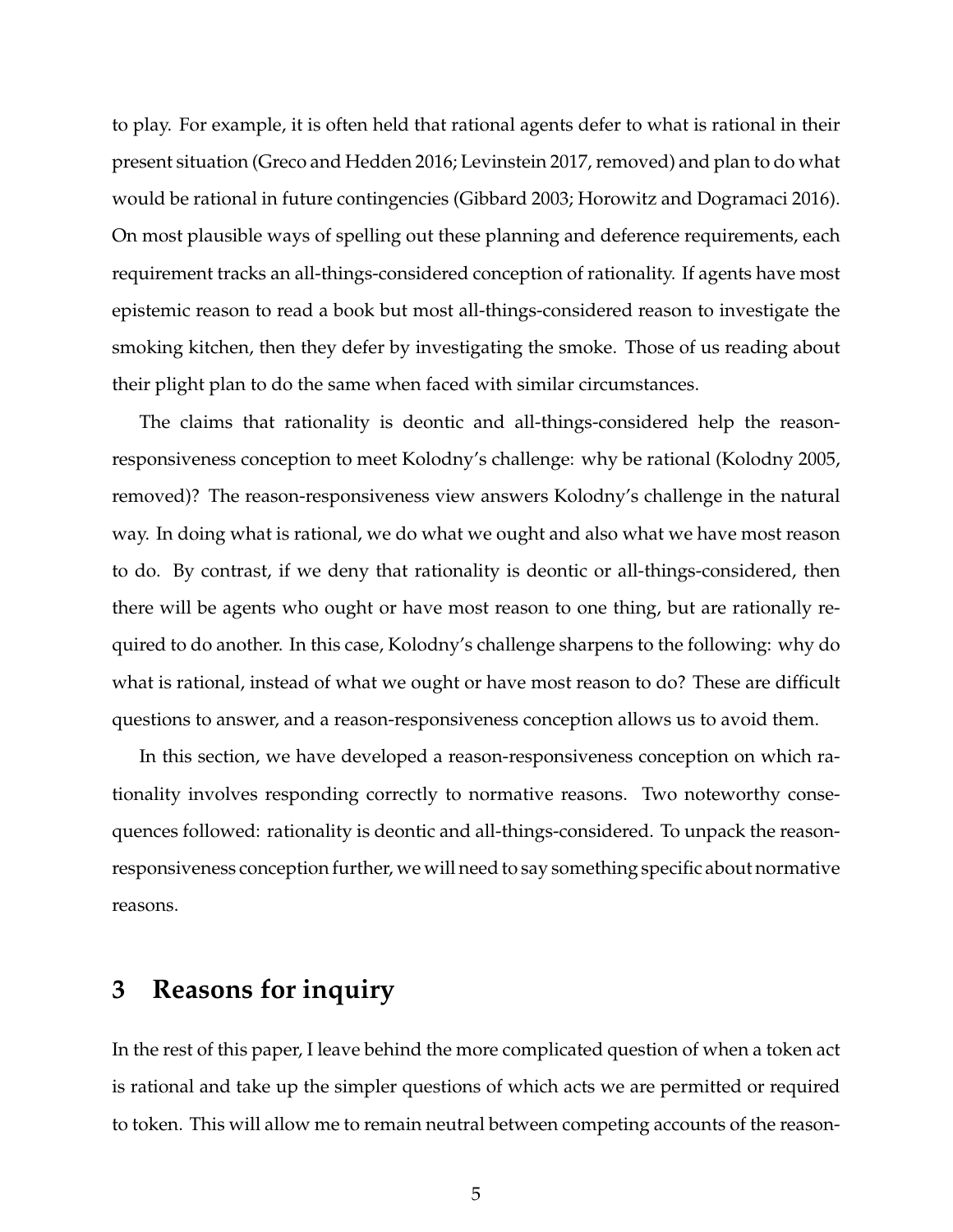responsiveness relation in order to focus on the questions about rational permissions and requirements that have taken center-stage in recent discussions of rational inquiry.

On a natural reading of Rationality as Reason-Responsiveness, agents are rationally permitted to *X* just in case *X*-ing could be a correct response to the normative reasons that they possess. This in turn plausibly occurs when agents have sufficient reason to *X*, giving:

**(Rational Permissions)** *S* is rationally permitted at *t* to *X* if and only if *S* has sufficient possessed reason at *t* to *X*. 3

Agents are rationally required to *X* just in case *X* is the only thing that they are permitted to do. If we accept that agents have decisive reason to *X* just in case *X*-ing is the unique thing they have sufficient reason to do, we recover:

**(Rational Requirements)** *S* is rationally required at *t* to *X* if and only if *S* has decisive possessed reason at *t* to *X*.

But this is as far as we can proceed without controversy. To go any further, we need to say something specific about the nature of normative reasons. I will lay my cards on the table as precisely as I can.<sup>4</sup> Readers with differing views are invited to trace the consequences of alternative assumptions throughout the rest of our discussion.

Like many epistemologists, I adopt a teleological approach on which reasons track what is of value. A minimal consequence of that approach is the following:

**(Weak Teleological Claim)** *S* has sufficient possessed reason at *t* to *X* if and only if *X*-ing is at least as good as any alternative available to *S* at *t*.

It follows that *S* has decisive possessed reason to *X* just in case *X*-ing is best.

<sup>&</sup>lt;sup>3</sup>Here and throughout the remainder of the paper I suppress quantifiers in the statements of principles when their domains are clear from previous statements.

<sup>&</sup>lt;sup>4</sup>For a full defense see [removed] and [removed].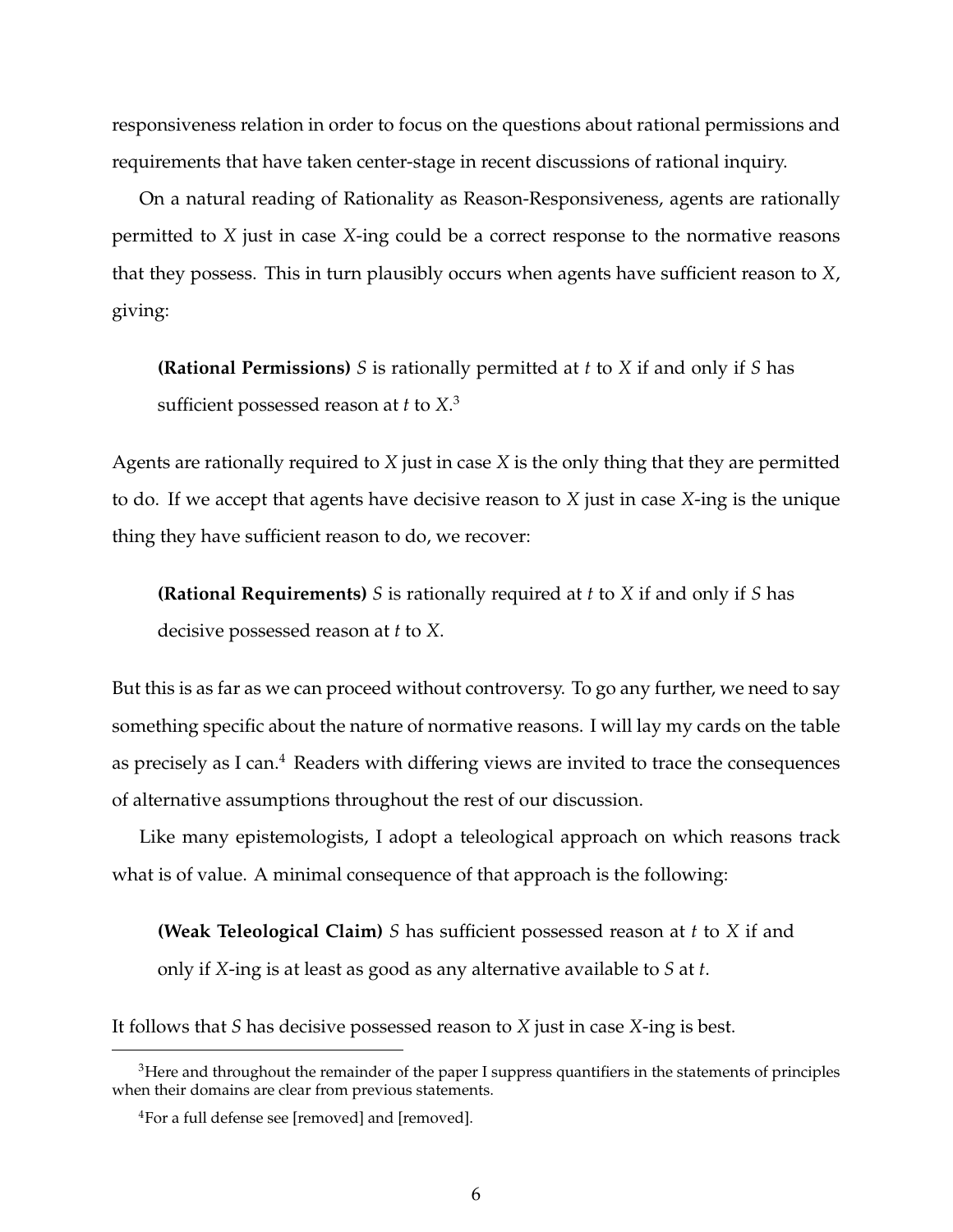The Weak Teleological Claim is often associated with consequentialism, but in fact it is quite a bit weaker than that. Many nonconsequentialist views accept theWeak Teleological Claim. For example, deontologists can agree that we always have most reason to do what is best (Sylvan 2020). On a first-pass deontological view, we have most reason not to lie even if lying would prevent several lies from being told, because in lying we would dishonor the truth. For this reason, it is also better not to lie in this case. By contrast, consequentialists and other teleologists think on a first-pass that we would have most reason to lie in this case, because lying would promote the most truth-telling.

The question at issue here is whether reasons are always reasons to promote value, or whether there can also be reasons to instantiate, honor, or otherwise relate ourselves to value. In this debate I side with the consequentialist. Perhaps reasons for belief and other attitudes are reasons to instantiate values such as accuracy. But inquiry is an activity, not a state, and we act on the world in order to promote valuable ends:

**(Promotion)** All reasons for action are reasons to promote value.

Putting together Promotion with Rational Permissions, Rational Requirements, and the Weak Teleological Claim yields a reason-responsiveness, consequentialist view:<sup>5</sup>

**(Reason-Responsiveness Consequentialist View)** For all agents *S*, times *t* and acts *X*:

**(Evaluative Permission)** *S* is rationally permitted at *t* to *X* if and only if *X*-ing is at least as good as any alternative available to *S* at *t*.

**(Evaluative Requirements)** *S* is rationally required at *t* to *X* if and only if *X*-ing is the best alternative available to *S* at *t*.

**(Promotion)** All reasons for action are reasons to promote value.

What are the prospects for this account?

<sup>&</sup>lt;sup>5</sup>Strictly speaking, the view also includes Rationality as Reason-Responsiveness, but as I have said I am concerned here only with what the view implies for rational permissions and requirements.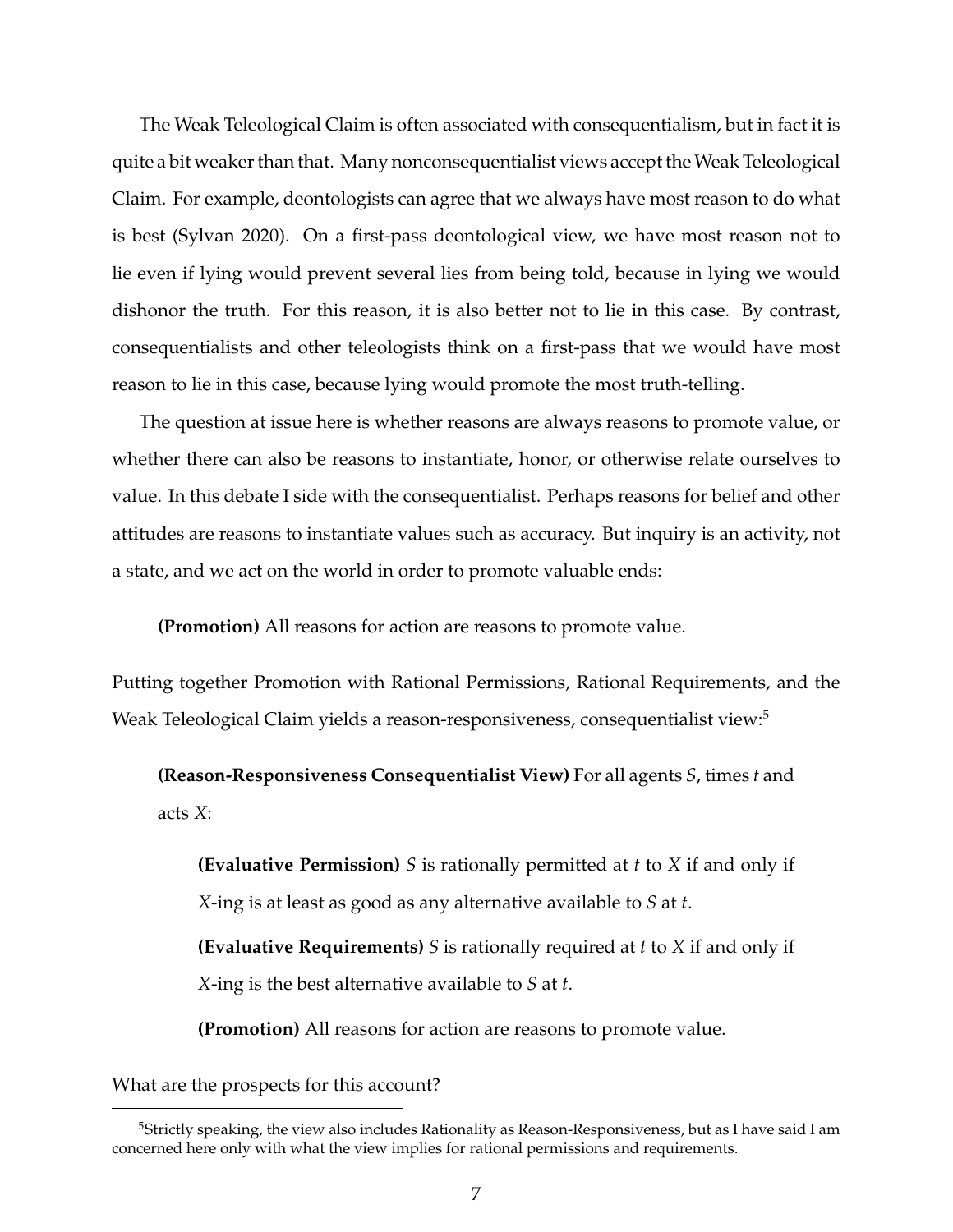It may seem surprising to adopt a consequentialist account of rational inquiry, but I think there are good reasons for optimism. Consequentialist approaches to rational belief already enjoy considerable popularity (Ahlstrom-Vij and Dunn 2018). We should expect a consequentialist account of rational inquiry to perform better still, insofar as consequentialists have always been most at home in accounting for actions rather than attitudes. Opponents of epistemic consequentialism may even see a consequentialist account of rational inquiry as a natural place to relocate tradeoffs and other consequentialist mainstays which they see as unattractive in a theory of rational belief (Berker 2013a,b; Sylvan 2020). Moreover, global consequentialists have been reasonably successful in extending consequentialism beyond a theory of right action to account for new objects and types of normative assessment, including the rationality of decisionmaking procedures.<sup>6</sup> Extending global consequentialism to the neighboring topic of rational inquiry provides a natural test case for the global consequentialist program.

If a consequentialist account of rational inquiry is to be made to work, it will need to have two features on top of those introduced in Section 2. First, we need to adopt a *rich axiology* on which not only practical goods such as welfare and desire-satisfaction, but also intellectual achievements such as truth and knowledge bear ultimate value. Consequentialism does not make the pragmatist claim that intellectual achievements are valuable only insofar as they conduce to practical goods. By opening space for intellectual achievements to bear value, the consequentialist puts herself in a better position to recover truth-directed epistemic norms.

Second, we need to draw a strict *level separation* between questions about belief and inquiry ([removed]). It is one question what we are rationally permitted to believe and another question entirely how we are permitted to inquire. For example, it may be wastefully irrational to count the blades of grass on our lawns even if we could form a rational belief about the number of blades as a result of this inquiry. The present account is

 $6$ On global consequentialism, see Driver (2001); Kagan (2000); Parfit (1984); Pettit and Smith (2000) and [removed].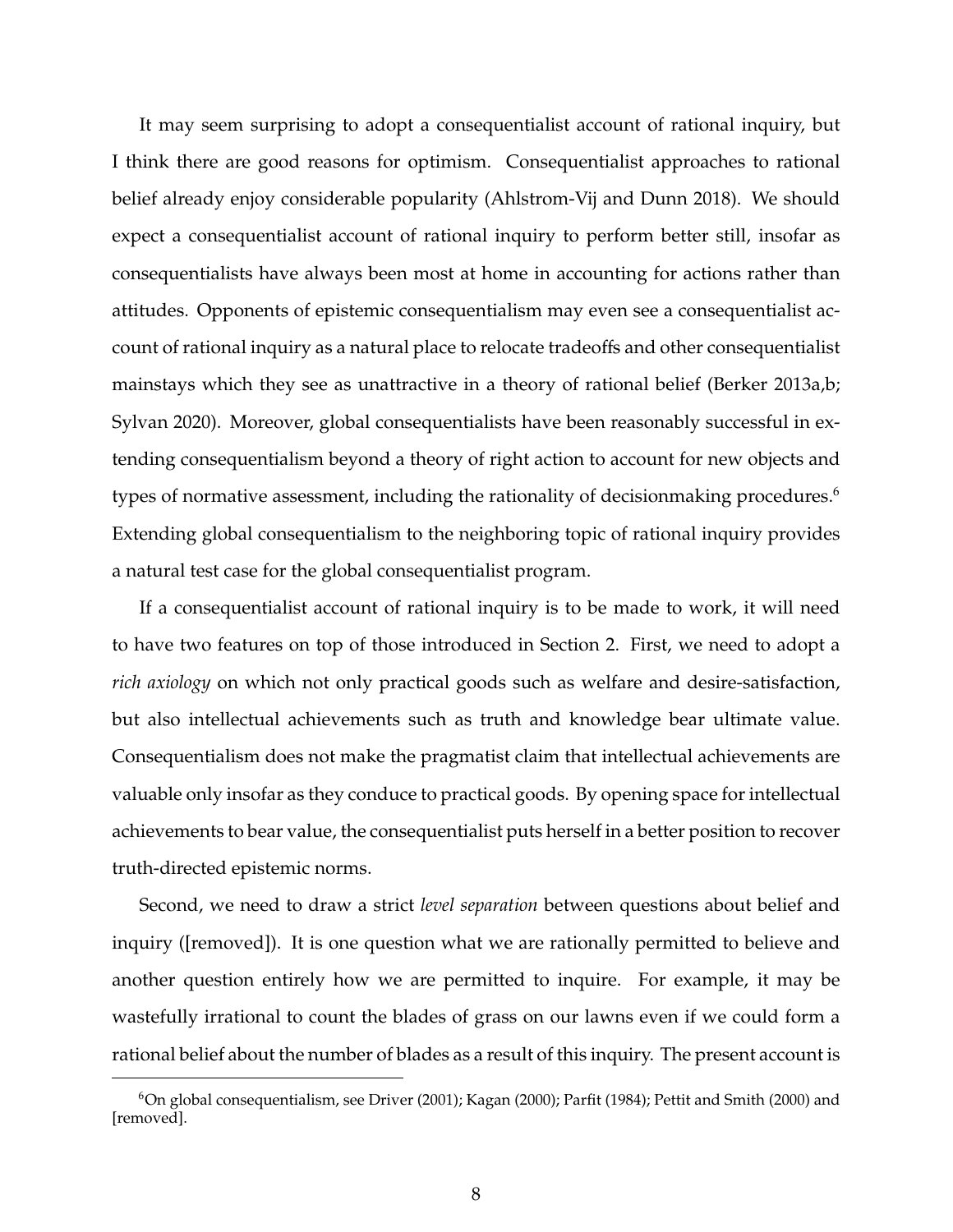only a theory of rational inquiry, not an account of rational belief. Without level separation, a consequentialist theory of inquiry would imply the unpopular result that we have strong and widespread non-intellectual reasons for belief. While I do not want to foreclose on that possibility, it should not be forced on us merely by recognition of the fact that inquiry is an activity and, like most activities, inquiry answers partly to non-intellectual reasons.

Level separation is familiar to consequentialists in the practical domain as the distinction between the rationality of decision procedures and the rationality of the intentions that result. Here I propose extending that same separation to the case of theoretical inquiry and belief. This level separation is also a familiar part of traditional arguments for evidentialism. Level separation is used to hold that apparent non-epistemic reasons for belief, such as the importance of a subject matter, are actually non-epistemic reasons for some activity, such as getting yourself to have detailed and accurate beliefs on that subject matter (Way 2012). Because inquiry is often a good way to get yourself to hold detailed and accurate beliefs, this strategy posits a large number of non-epistemic reasons for inquiry which must be sharply separated from questions about rational belief.

In this section, I have developed a consequentialist extension of the reasonresponsiveness approach sketched in Section 2. This view holds that all reasons for activities such as inquiry are reasons to promote value, and that rationality requires us to do what is best. In order to avoid marginalizing epistemic reasons for belief and inquiry, I adopt a rich axiology on which intellectual achievements bear significant final value, as well as a sharp level separation between the rationality of belief and inquiry.

The purpose of this account is to clarify and ground claims about rational inquiry. It is time to see whether a reason-responsiveness consequentialist approach can do the work set out for it. In Sections 4-5, I show how the view accounts for two puzzle cases in recent discussions of rational inquiry: norms of clutter-avoidance and logical non-omniscience. In Section 6, I close with a discussion of the sense in which these norms are norms of epistemic rationality.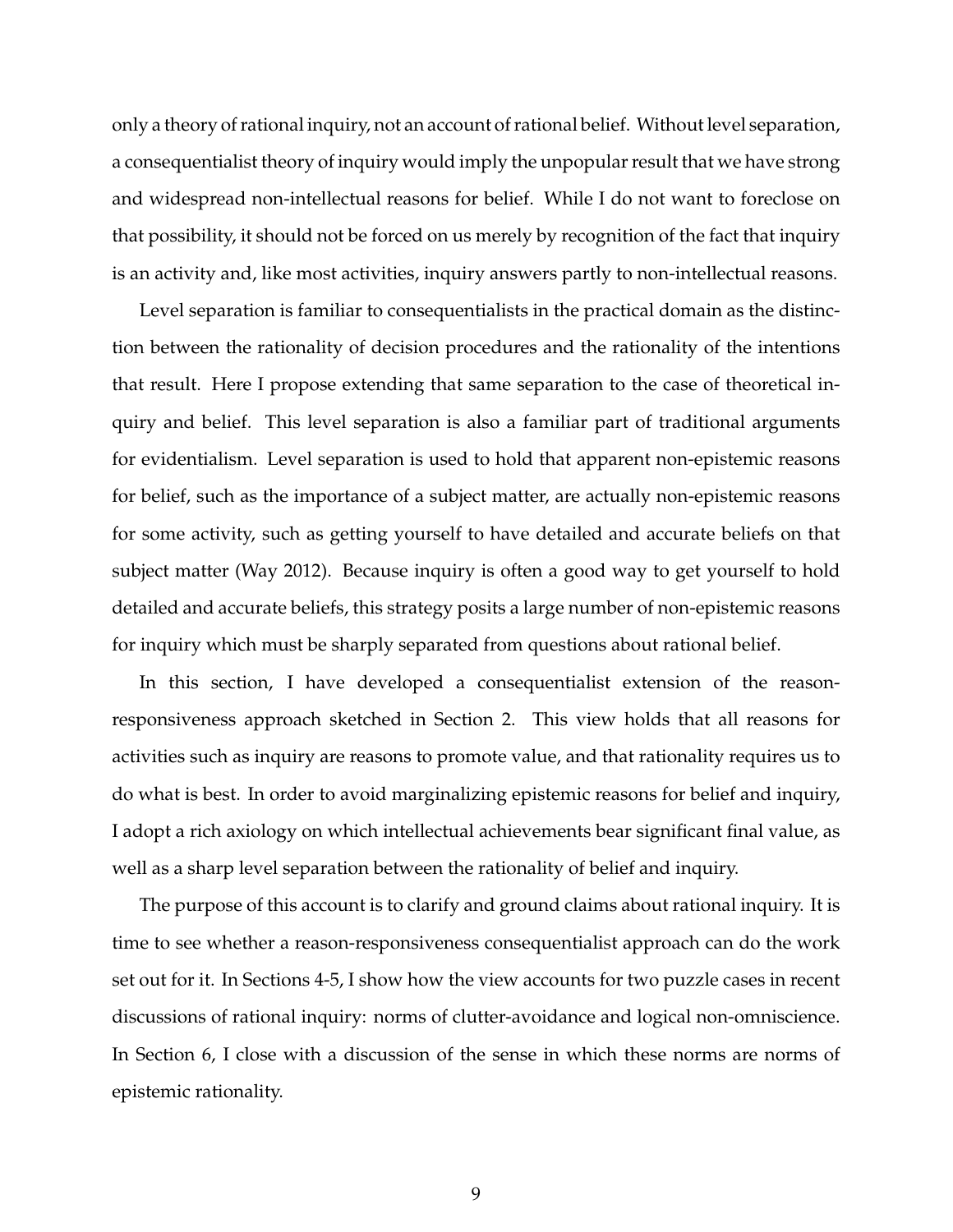# **4 Clutter avoidance**

If you are like most people, you believe the following: the sky is blue. From this belief you can deduce many others. For example, either the sky is blue or today is Quine's birthday. Must you spend your days drawing out each trivial logical consequence of your beliefs?

Many philosophers have followed Gilbert Harman in thinking that you should not do this. To clutter your mind with trivialities would be an irrational waste of time. Harman captured this thought in a principle of Clutter Avoidance.

**Clutter Avoidance (CA)** One should not clutter one's mind with trivialities.

(Harman 1986, p. 12).

Harman gave three arguments for CA. First, *wasted e*ff*ort* is expended in deducing trivialities. Second, due to our *limited retrieval capacity*, cluttering long-term memory with irrelevant beliefs makes it more difficult to retrieve relevant beliefs from memory. Finally, our memories have *limited storage capacities* for information.

While the argument from limited storage capacities has met with mixed reactions, most philosophers have thought that there is something plausible about CA and that considerations of wasted effort and limited retrieval capacity are an integral part of the story.<sup>7</sup> Philosophers have disagreed about the contents of CA: what precisely does CA require? Philosophers have also disagreed about the explanation for the truth of CA. In this section, I review two prominent views about the contents of CA and its grounds, then develop an alternative consequentialist view.

Jane Friedman (2018) takes Clutter Avoidance to concern *junk beliefs*. Friedman begins with the notion of a junk subject matter. Subject matters are junk for agents whose interests would not be served by knowing about them. More precisely, subject matter *x* is junk for agent *S* in world *w* at time *t* just in case *S* has no interest or desire served by having a belief about some proposition contained in *x*. Junk propositions are members of junk

 $^7$ The trouble with the argument from storage capacities is that many memory researchers think we are in limited danger of running out of memory storage (Michaelian 2011).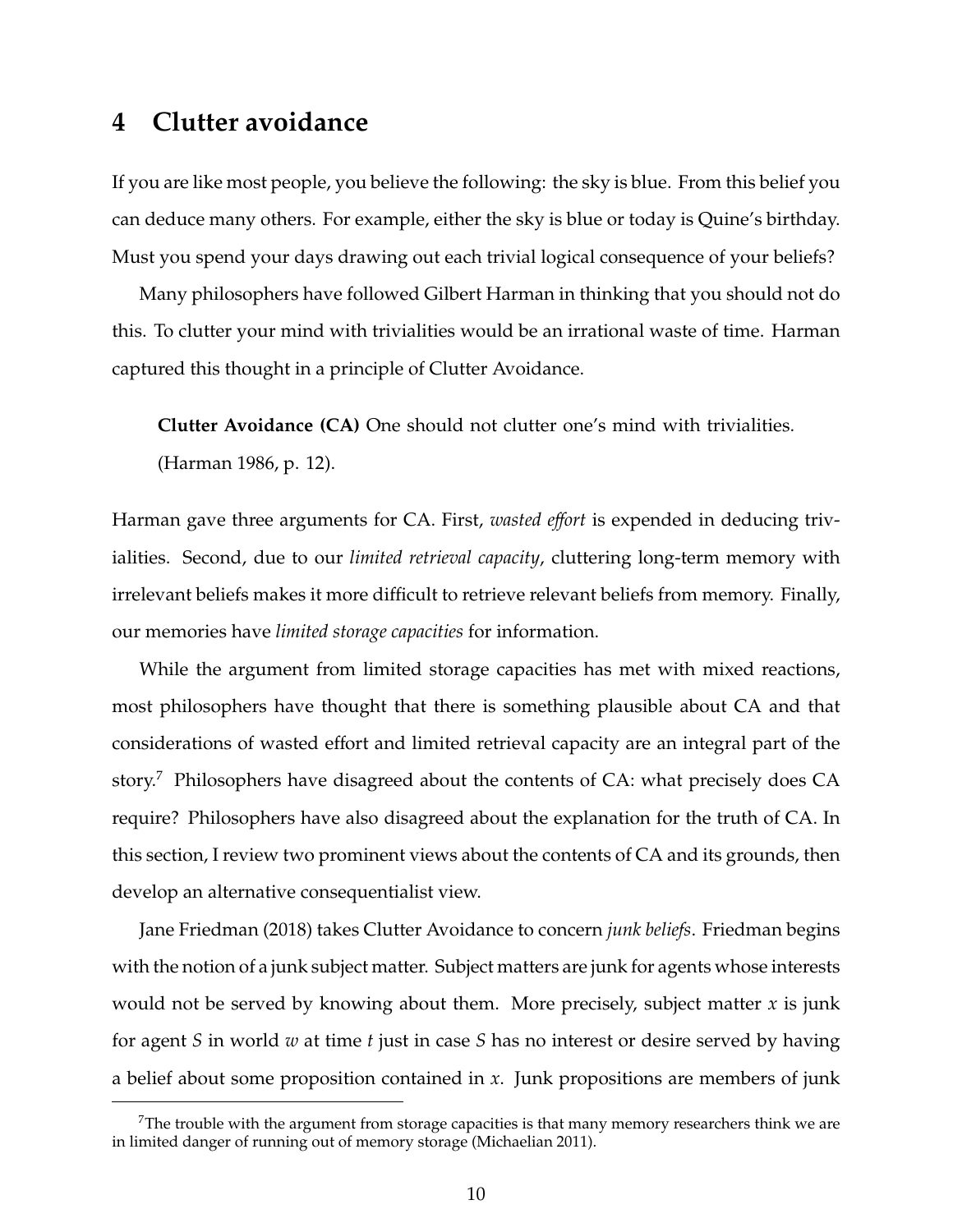subject matters. Friedman takes Clutter Avoidance to be a prohibition against forming junk beliefs.

**(CAF)** Necessarily, if *p* is junk for *S* at *w*, *t*, then *S* ought not believe *p* at *w*, *t*.

Friedman accepts Harman's motivations for CA*F*. She also takes on board Harman's view that CA*<sup>F</sup>* is not a first-order normative claim, but rather a meta-normative constraint on acceptable norms of belief revision. By this, Friedman means that norms of belief revision which conflict with  $CA_F$  cannot be genuine norms.

Note that *CAF*, like *CA*, is phrased as a claim about oughts rather than rational requirements. The claim that rationality is deontic explains why this is not a conceptual mistake: we can pass between the coextensive categories of what agents ought to do and what they are rationally required to do. For this reason, we can meet Friedman halfway and speak in this section about how agents ought to inquire without risk of equivocation.

While I will take on board substantial portions of Friedman's view, the view has three limitations which a consequentialist approach helps resolve. First, inquirers should not merely be concerned with their own interests but also with the interests of others. Suppose that Sharky Sue is a CEO who is genuinely unconcerned with the welfare of her workers and benefits financially from exploiting them. Should Sharky Sue inquire into her workers' welfare? According to CA*F*, Sue should not. The welfare of Sue's workers is a junk subject matter for Sue, since it would serve none of Sue's interests to have beliefs about her workers' welfare. But Sue's unconcern for her workers' welfare does not absolve her from the obligation to learn about their welfare any more than it absolves Sue from the obligation to improve her workers' welfare. We have no more normative license to be selfish in inquiry than in any other activity.

Second, although wasted effort and limited retrieval capacity are compelling motivations for CA*F*, we need to explain why these considerations are normatively relevant to inquiry. As Friedman notes, many 'epistemic purists' take such considerations to be irrelevant to rational inquiry. A compelling response will not merely deny the epistemic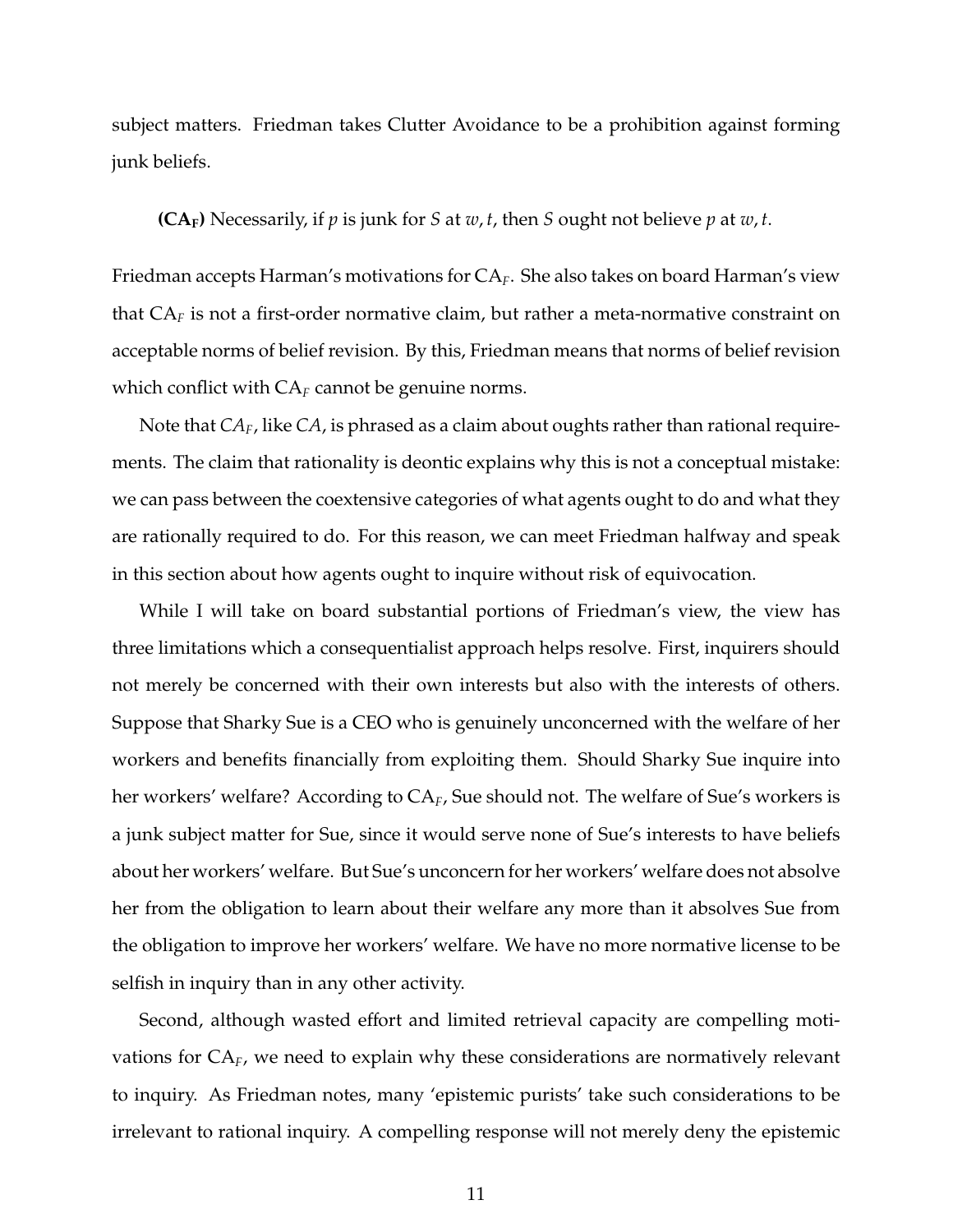purist's contentions, but also substitute an alternative picture of rational inquiry on which these considerations are normatively relevant. $8$  We will see at the end of this section how consequentialism captures the normative relevance of wasted effort and limited retrieval capacities. We will also see at the end of Section 5 how consequentialism captures three further normative considerations driving theorists like Harman to adopt Clutter Avoidance.

Third, we need to clarify the objects to which CA*<sup>F</sup>* applies. Although CA*<sup>F</sup>* is stated as a principle governing belief states, Friedman clarifies that  $CA_F$  governs belief revision, that is the process of inquiry by which our beliefs are revised. Clutter Avoidance has been applied to at least three separate processes of belief-revision: initial investigation, encoding of beliefs in long-term memory, and forgetting. By separately specifying the demands of Clutter Avoidance on each of these processes we can clarify its contents and motivations. In each case, I will argue that in addition to any meta-normative content, CA*<sup>F</sup>* generates specific first-order normative requirements on investigation, encoding, and forgetting.<sup>9</sup> In formulating these norms I will leave open the conditions under which a belief counts as junk, since on my own view the junkiness of a belief is not essentially tied to a believer's interests.<sup>10</sup>

Suppose you are walking down the street and you notice that *p*: there is a ladybug on your neighbor's rosebush. As a result, you form the junk belief that *p*. Have you done something wrong? Plausibly not. We form junk beliefs of this sort all the time, and it

<sup>8</sup>Friedman (forthcoming a) provides one such picture: all epistemic norms are zetetic norms, and all zetetic norms are epistemic norms. We will see in Section 6 that reason-responsiveness consequentialist approach which I defend makes room for this view, but also opens the possibility of weaker views which allow a substantive distinction to be drawn between epistemic and non-epistemic norms.

 $9$ Friedman's argument against a first-order construal of Clutter Avoidance draws on her view that Clutter Avoidance is interest-sensitive, which I deny. Friedman is also concerned that first-order Clutter Avoidance norms will conflict with existing epistemic norms, but this is not clearly the case if existing norms are taken as constraints on belief states rather than processes of inquiry, given a sharp level separation between belief and inquiry.

 $10$ For consequentialists, 'junk' is an evaluative term in the standard axiological sense of the word. Junk beliefs are beliefs without significant value or disvalue. In this usage, 'junk' is opposed to 'significant', and the junkiness or significance of a belief is a matter of degree. The turn to a graded notion of junkiness is needed to block avoid trivialization, since few beliefs are utterly without value.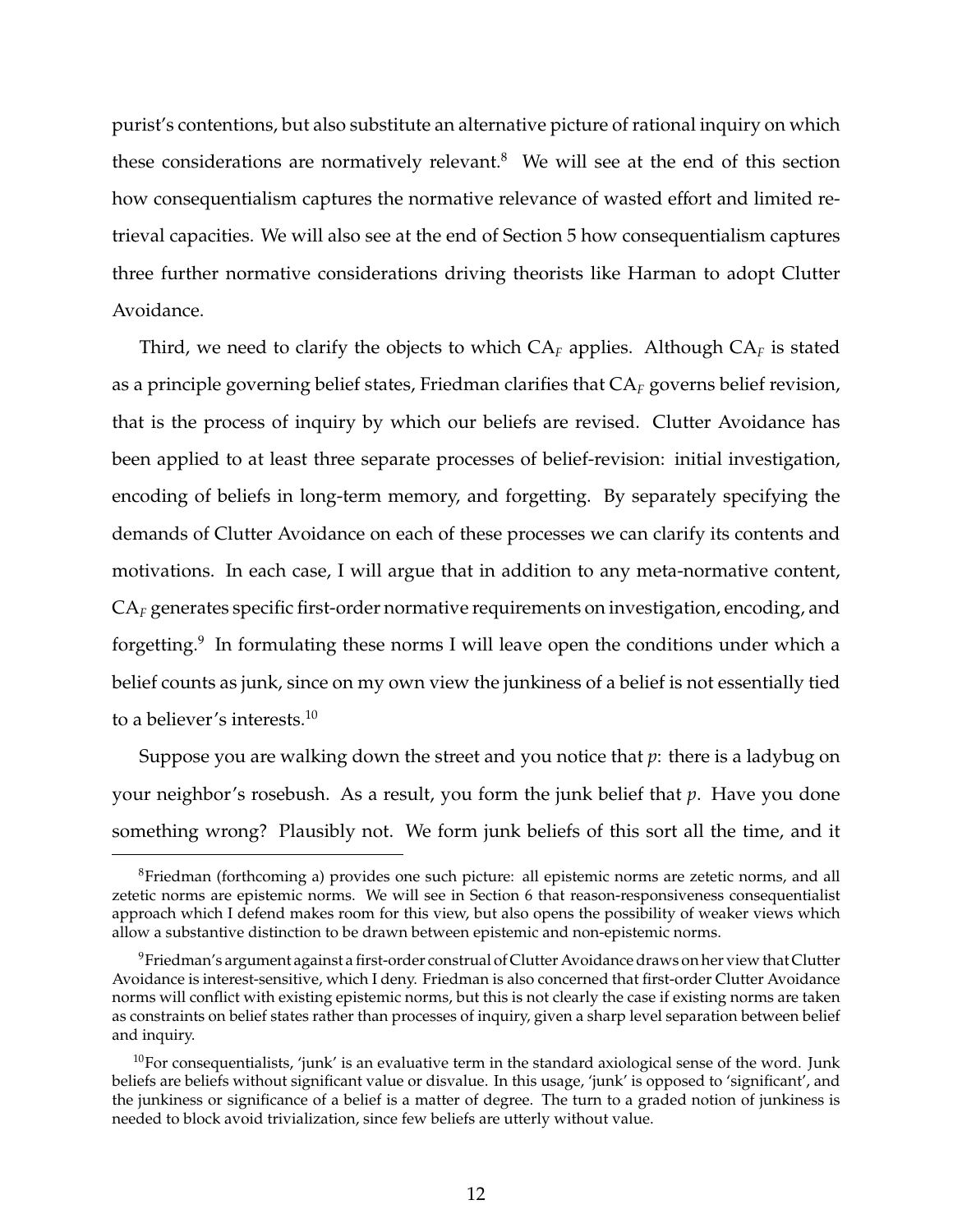would be more effort than it is worth to prevent ourselves from forming them. But it would have been wrong for you to search the rosebush for ladybugs unless you were curious or wanted to protect the roses. This suggests that there is a clutter-avoidance norm on investigation driven by considerations of wasted effort.

**Junk Non-Investigation (JNI)** Agents should not expend effort investigating junk subject matters.

You have not violated JNI because you did nothing more than notice that *p* in passing. It would have cost you more effort to suppress the junk belief than to form it.

Now that you have formed the belief that *p*, should you encode that belief in longterm memory? Some philosophers think that memory encoding is involuntary and hence inapt for rational assessment. However, at the very least it should be conceded that there are norm-governed voluntary processes which influence the depth and likelihood of encoding beliefs in long-term memory. For example, you can increase your probability of recalling a person's name by verbally repeating it after meeting them, and decrease the probability of successful encoding by distracting yourself. In the case of junk beliefs *p*, it is plausible at least that you should take cognitively inexpensive steps to ensure that *p* is not encoded, for example not staring at the ladybug. Otherwise *p* will clutter later memory searches, making it more difficult for you to make effective judgments and decisions based on information stored in memory. This motivates another first-order Clutter Avoidance norm.

**Junk Non-Encoding (JNE)** Agents should take steps to ensure that junk beliefs are not encoded in long-term memory.

Plausibly, you have not violated JNE if you merely notice the ladybug in passing and end up encoding the belief that *p* in long-term memory.

But now that *p* is encoded in long-term memory, all is not lost. We can and do preferentially forget junk beliefs in order to declutter memory retrieval. Here is how the trick is done (Anderson and Schooler 1991). Junk beliefs are unlikely to have been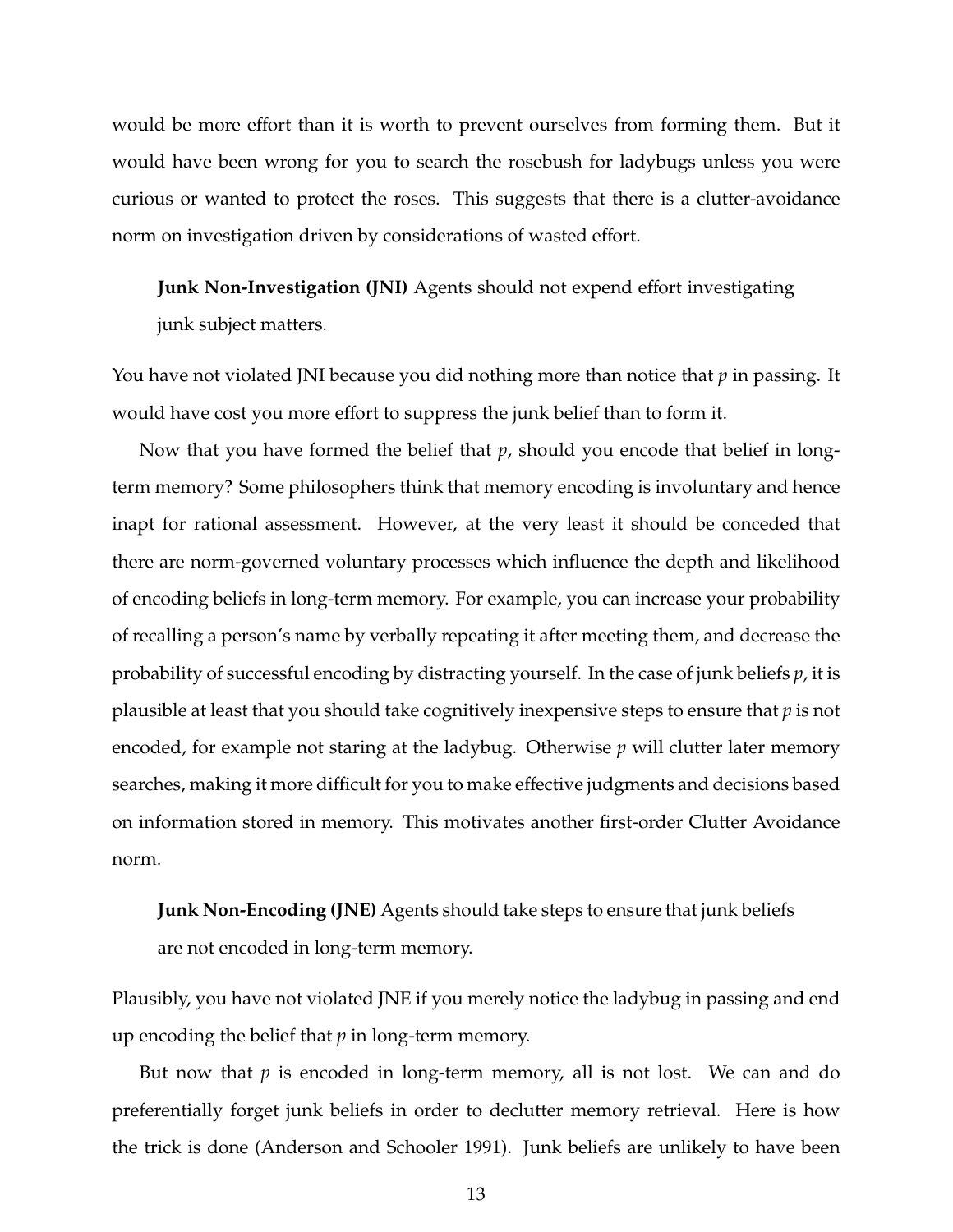accessed frequently or recently, since they are irrelevant to most memory queries. By preferentially forgetting memories according to recall frequency and recency, we can rid ourselves of junk beliefs over time. Again, many philosophers think that memory is inapt for normative assessment, but this opinion is increasingly controversial: we regularly criticize agents for failures to remember (Carr 2015; Smith 2005) and a growing number of philosophers and psychologists develop rationality requirements on memory (Schooler and Hertwig 2005; Bernecker 2018).

I want to side-step the question of which steps towards forgetting are sufficiently volitional to be apt for rational assessment. Most philosophers accept that some forgettingrelated steps can be the subject of rational requirements. For example, we can be rationally required not to intentionally mentally replay an unfortunate episode that we would like to forget, because replaying the episode decreases the likelihood that we will forget it. Hence without taking a stand on the extent of rational requirements on forgetting, we can see Clutter Avoidance as imposing the following norm:

**Junk Forgetting (JF)** Agents should take steps to ensure that junk beliefs are forgotten.

If you are like most people, you will soon forget all about the ladybug on the rosebush. That is a good sign that you have complied with JF.

Summing up, we need to develop an account of Clutter Avoidance which is unselfish, explains why standard motivations for Clutter Avoidance are good ones, and separately accounts for the first-order normative requirements imposed by Clutter Avoidance. A good start at this project is made by Kourken Michaelian (2011). Michaelian argues that the function of memory is to provide a manageable quantity of currently relevant information in a timely manner. These considerations could be taken to directly support JF and JNE, although JNI would need to be separately motivated by appeal to wasted effort. But this is not what Michaelian does. Michaelian argues that Clutter Avoidance can be supported by a purely intellectual norm which ranks belief states by the ratio of junk to non-junk beliefs contained in them. Roughly, the norm is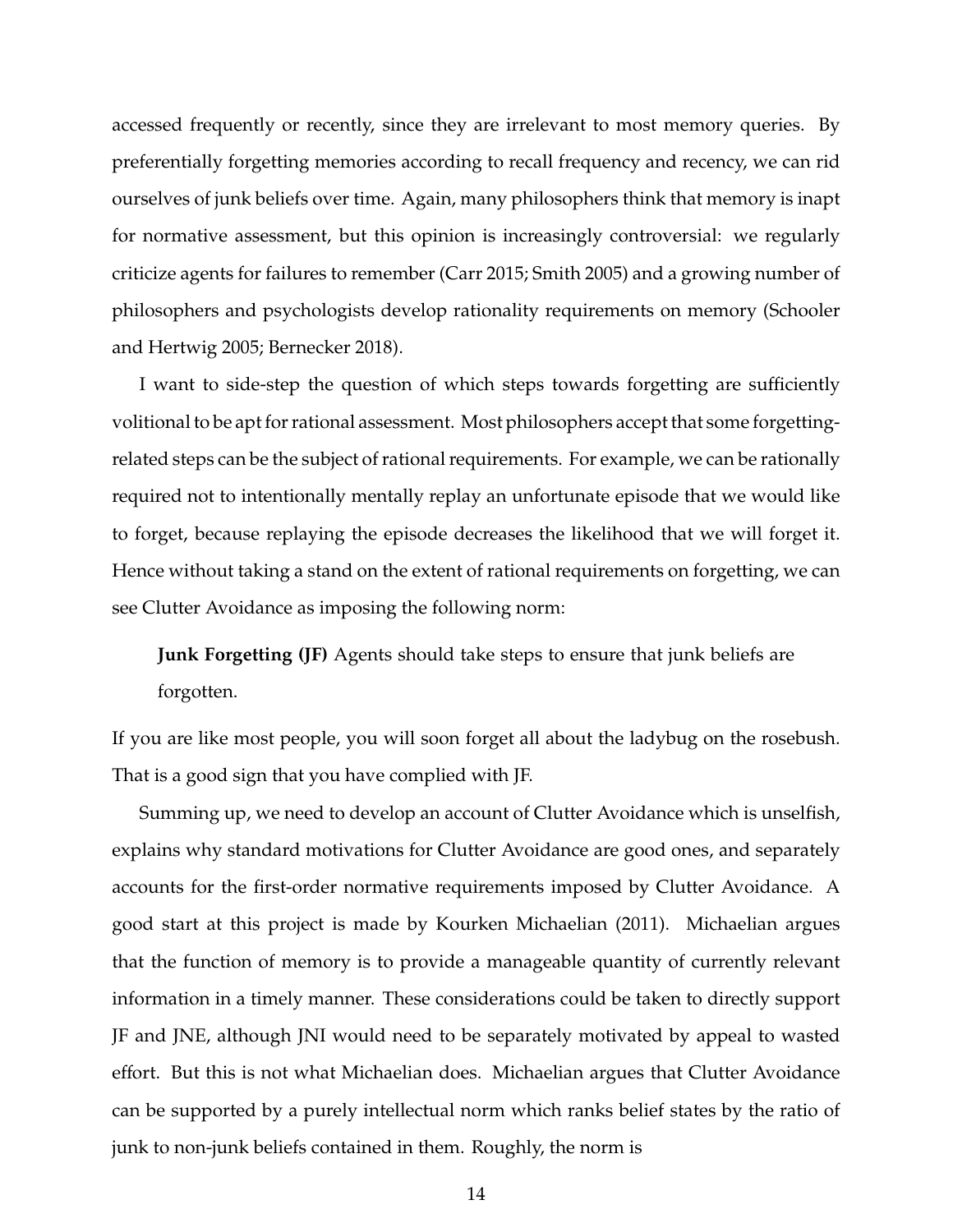**Ratio (RT)** Let  $B$ ,  $B'$  be belief states which differ only in that  $B'$  contains some junk beliefs that *B* does not contain. Then *B*' is epistemically inferior to *B*.

Michaelian motivates RT by arguing that we care intrinsically about the ratio of junk to non-junk beliefs contained in a belief state. I must confess that I find it opaque why agents should care about such a thing. It is perfectly intelligible why agents would be averse to spending effort moving from *B* to *B'*, or why they would be worried that *B'* clutters later memory retrieval. It is also intelligible why agents would think that *B'* is not much epistemically better than *B*, since the junk beliefs in *B'* are not very important. But why should the ratio of junk to non-junk beliefs contained in an agent's belief state count intrinsically against it? RT is an ad-hoc principle invented to deliver Clutter Avoidance norms that are best explained by the very arguments that Harman took to motivate them.

A consequentialist approach to Clutter Avoidance fares better. Consequentialism explains the normative importance of limited retrieval capacities. As Michaelian correctly notes, in memory retrieval agents aim to retrieve manageable quantities of relevant information in a timely manner. We do this in order to make good decisions and form correct judgments on the basis of information retrieved, because on a rich axiology it is better to make good decisions and judgments than bad ones. The need to declutter retrieval motivates JNE and JF.

Considerations of wasted effort are also normatively relevant to our initial investigations. It is wrong to waste effort investigating junk subject matters, even if the resulting beliefs will not be encoded in long-term memory. Wasting effort is wrong because that effort could be better spent on other pursuits. Limited retrieval capacities are also relevant insofar as junk investigations may, against our wishes, lead junk beliefs to be encoded in long-term memory, cluttering retrieval. Together, wasted effort and limited retrieval capacities provide good support for JNI.

In this way, consequentialism explains the normative relevance of Harman and Michaelian's original motivations for Clutter Avoidance norms. Consequentialism grounds the correct first-order normative consequences of Clutter Avoidance, and does

15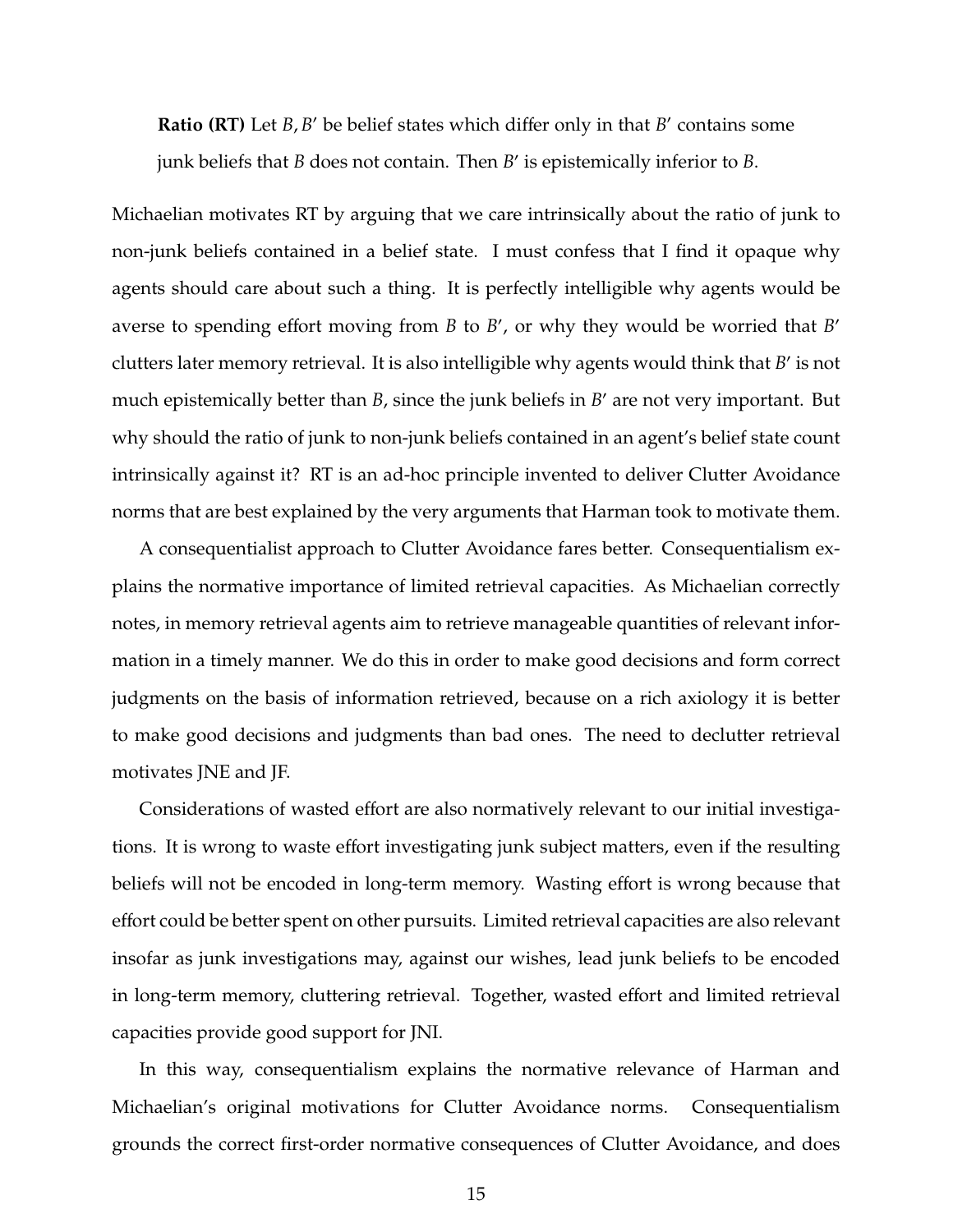so without introducing unmotivated epistemic principles. Further, consequentialism is unselfish. Sharky Sue ought to investigate and take steps to remember facts about her workers' welfare because knowing these facts puts Sue in a position to improve the lives of her workers.

We have seen that consequentialism explains the nature and grounds of Clutter Avoidance norms, capturing the most plausible claims made by existing views while avoiding their defects. In the next section, we will see how consequentialism solves a second puzzle: accounting for norms of logical non-omniscience.

#### **5 Logical omniscience**

How does logic constrain rational inquiry? On some views, rational inquirers are subject to norms of logical omniscience such as the following: $<sup>11</sup>$ </sup>

**(Deductive Closure)** If a rational agent believes that  $p_1, \ldots, p_n$ , and  $p_1, \ldots, p_n$ entail *q*, then she forms the belief that *q* or abandons her belief in one of the  $p_i$ 's.

**(Consistency)** If a rational agent believes an inconsistent collection of claims  $p_1,\ldots,p_n$ , then she abandons her belief in one of the  $p_i$ 's.

Authors studying rational inquiry are nearly unanimous in their opposition to norms of logical omniscience (Harman 1986; Hintikka 2001).

At least three reasons are given for rejecting norms such as Deductive Closure and Consistency. First, full compliance is *beyond our abilities*. We cannot, for example, deduce all logical consequences of Peano Arithmetic. Second, it is often *too demanding* to comply with omniscience norms even when we could do so. To infer from  $p$  to  $p \vee q$  is within

 $11$ MacFarlane (manuscript) and Steinberger (2019) term these 'bridge principles'. While a full discussion of their views is beyond the scope of this paper, the move towards attitudinal restriction in Steinberger (2019) will be covered later in this section. Some other important issues, such as the distinction between narrow- and wide-scope readings, go beyond the focus of this paper.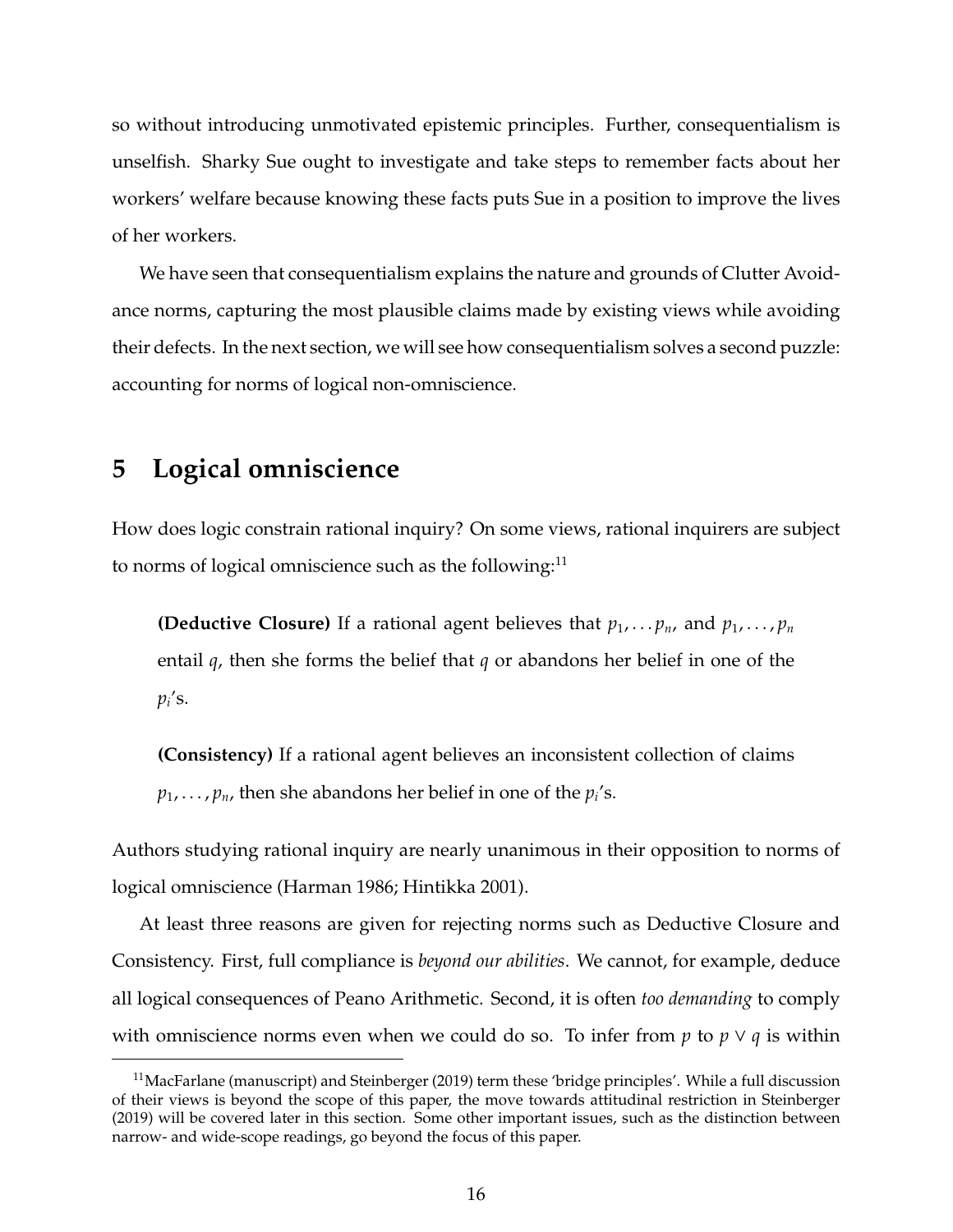our abilities, but often a waste of time. In fact, Gilbert Harman took such inferences as his original motivation for Clutter Avoidance. Finally, as Harman (1986) notes, the laws of logic are *principles of implication*. They tell us what follows from what. Principles of implication are not *principles of revision*, telling us how to revise our beliefs. We can propose principles of revision which are motivated by the laws of logic, but the status of these logical laws as principles of implication is no reason to accept them as principles of belief revision. Indeed, it would be surprising if there were a straightforward correspondence between the very different questions of what follows from what, and which processes rational agents should use to revise their beliefs.

It might be thought that weakened forms of Deductive Closure and Consistency survive these criticisms. For example, we could restrict both principles by requiring that the entailments in question be foreseeable or beneath a certain logical complexity. But such weakenings are at once too demanding and not demanding enough. These weakenings are too demanding because simple and foreseeable inferences such as the inference from *p* to *p* ∨ *q* may do nothing but waste effort and contribute to mental clutter. And they are not demanding enough because they make no room for stakes. For example, humans make a variety of logical errors in evaluating important financial decisions, and these errors are enormously costly (Benartzi and Thaler 2007; Johnson et al. 1993). We could reduce the frequency of such errors by employing more demanding forms of reasoning which draw less foreseeable and more complex inferences and detect or avoid additional inconsistencies. But nothing in the weakened forms of Deductive Closure or Consistency explains why we ought to do so.<sup>12</sup>

Some authors respond by saying too little about the logical requirements on rational inquiry. For example, Christopher Cherniak weakens Consistency to say that:

If an agent has a particular belief-desire set, then if some (but not necessarily all) inconsistencies arose in his belief set, he would eliminate them. (Cherniak

 $12$ It might be objected that the threshold for complexity or foreseeability is context-sensitive. But now we need an account of how and why these thresholds vary, and here consequentialism seems a likely candidate.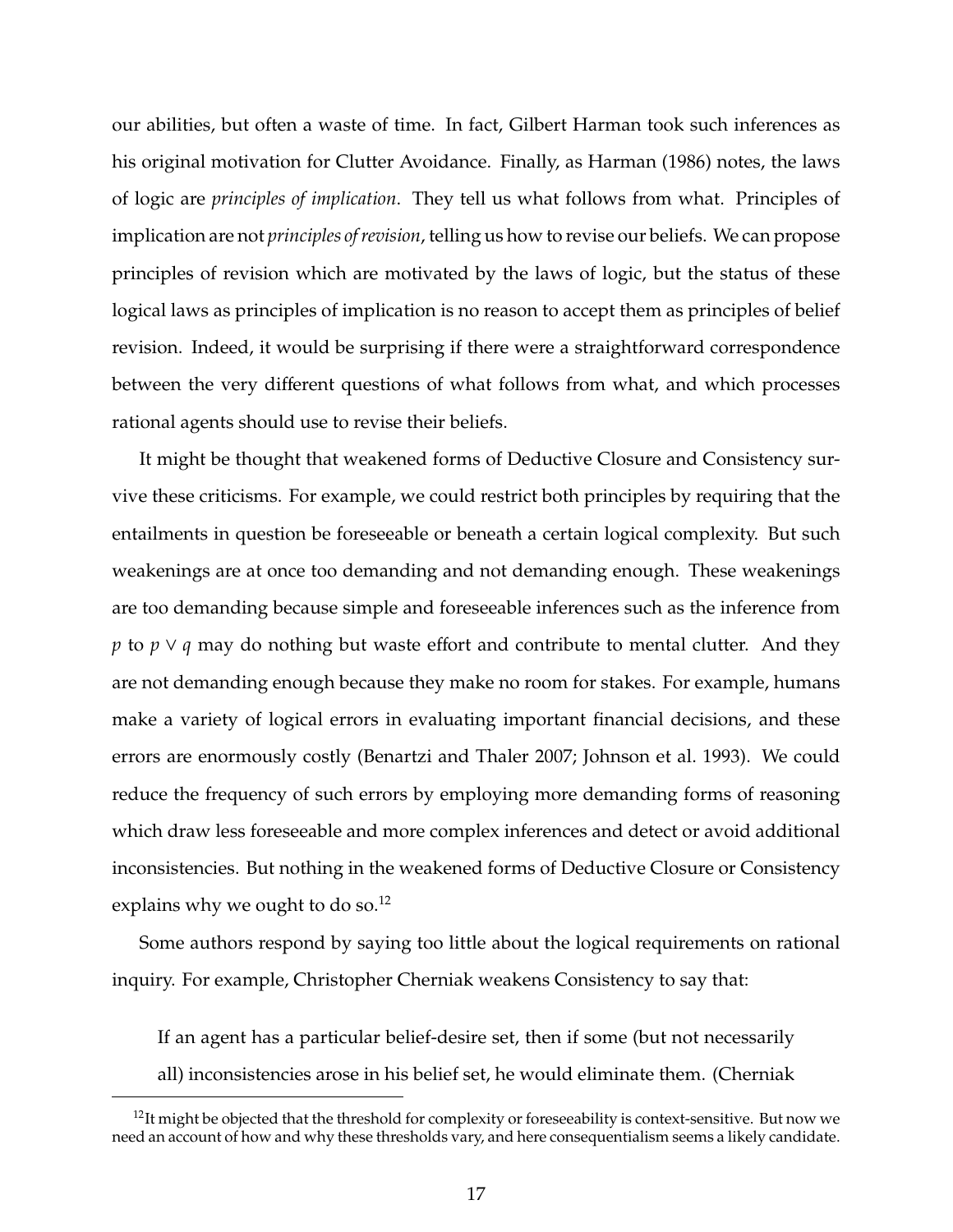1981, p. 172).

This is not false, but it does not tell us what we would like to know. We want to know which inconsistencies a rational inquirer will detect and eliminate. Similarly, Harman weakens Consistency to hold:

One has a reason to avoid believing things one recognizes to be inconsistent. (Harman 1986, p. 18).<sup>13</sup>

Again, this is too weak. We want to know which inconsistencies a rational inquirer should recognize, not merely that she has a reason to rid herself of inconsistencies once they are recognized.

At this point, we might despair of saying anything substantive and true about the logical requirements on rational inquiry. But that would be a mistake. To see the way forward, consider the game of chess. Most chess players evaluate moves at least partly by considering candidate continuations, sequences of future moves that could result from a given position. Logically omniscient agents would not need to generate and examine novel continuations, since the existence of each continuation follows by first-order logic from the agent's knowledge of the present position and the rules of chess. But for nonomniscient agents, generating new continuations is a way of increasing the deductive closure of their belief state. Here we can ask the natural normative question: when should agents consider additional continuations, and which move sequences should agents search for continuations of?

These questions can be most precisely posed for agents whose computational abilities and memory are fully specified. A great deal of work has been done on these questions. Some answers on offer are explicitly consequentialist. For example, agents might engage in consequentialist meta-reasoning, assigning to each position that they are aware of

<sup>13</sup>For a similar principle see Steinberger (2019). Note that Steinberger takes this principle to be a *directive*, offering first-personal guidance, rather than an *evaluative* third-person standard. If that is right, then we need not disagree since consequentialism is an evaluative claim. However, Steinberger later claims that the demandingness of inquiry is not evaluatively relevant. Here we do disagree.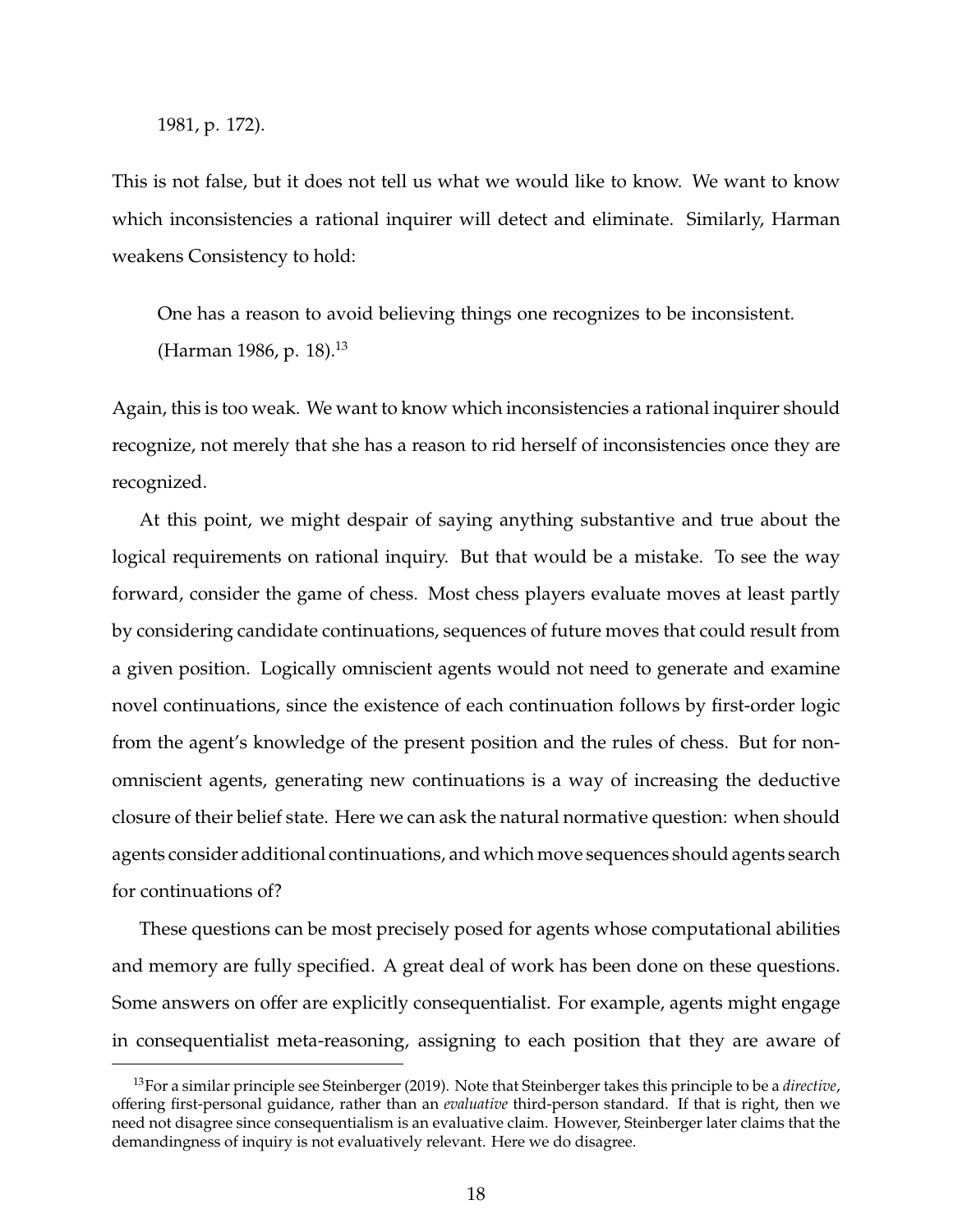an expected value of searching for continuations beginning at that position and taking the searches with highest expected value (Lieder and Griffiths 2017; Russell and Wefald 1991). The expected value of search tracks the expected improvement to the player's position, and perhaps also intellectual achievements such as gained understanding, less the expected cost of deliberation time. Most authors hold that explicitly calculating expectations is more costly than it is worth. These authors instead propose algorithms for pruning and extending trees of possible continuations.<sup>14</sup> Although these algorithms do not explicitly calculate expectations, most scholars have understood them to have an explicitly consequentialist justification. If agents ought to evaluate some continuations rather than others or halt search rather than continue, that is because doing so will have the best impact on the player's odds of winning the game or their understanding of chess play.

I take this discussion to reveal two things. First, there is often a great deal that can be said about logical requirements on rational inquiry. In the special context of evaluating possible continuations during chess play, there is a well-established body of research offering specific and detailed characterizations of the degree of deductive closure that agents should achieve given constraints imposed by their cognitive capacities and deliberation time. Second, at least in the special case at hand, norms of inquiry are explicitly consequentialist: agents should inquire in the ways that are expectedly best, which in this case amounts to doing whatever makes them most likely to win the game.<sup>15</sup> Features such as foreseeability and complexity matter only insofar as they bear on the possibility and cost of examining some continuations rather than others. There are many foreseeable combinations, and even single moves which agents may rationally fail to consider.

Consequentialists think that logic plays the same normative role in chess as it does

 $14$ An accessible and effective example is alpha-beta pruning in minimax decisionmaking (Knuth and Moore 1953). Some recent algorithms function quite differently (Silver et al. 2018).

 $15$ In taking expectations, I side with many epistemologists against objectivists who think that agents should do what will actually have the best consequences. I will not have the time to argue for this view here. Objectivists are invited to repeat this discussion without taking expectations.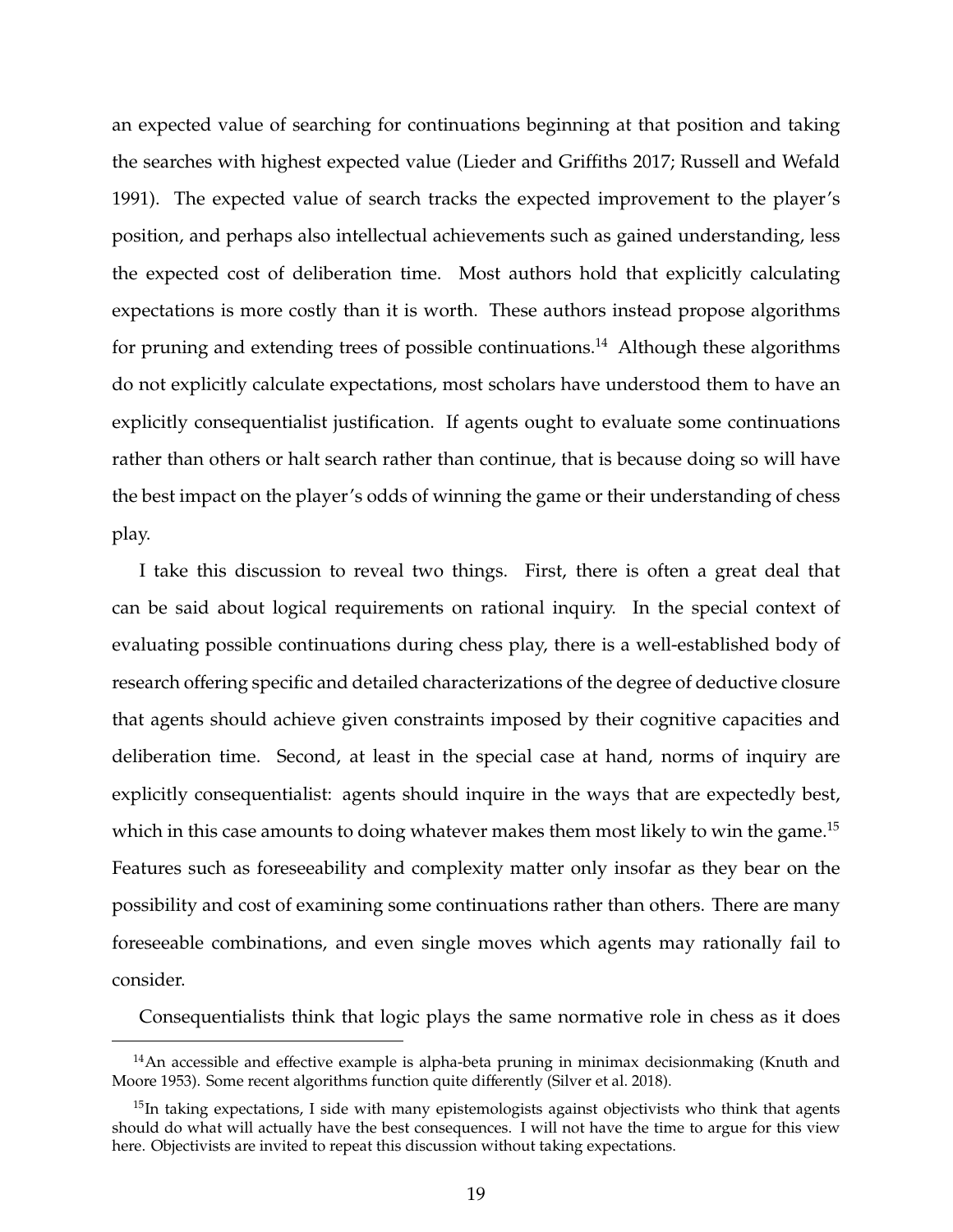in all other inquiries. We can ask various questions about rational principles of revision. When should inferences be made using logical principles such as modus ponens? When may agents use inference patterns which sometimes produce inconsistent beliefs, and how much potential inconsistency should they accept? Each of these questions is to be answered on consequentialist grounds by citing the expected improvements to an agent's belief state, the importance of those improvements and the costs of making them. If they wish, consequentialists can hold that coherence, like accuracy, has intrinsic value, but the intrinsic value of coherence is not always the only, or even the most relevant normative factor.

To see how these questions generalize beyond the artificial context of chess play, consider the problem of strategy selection during inquiry (Marewski and Schooler 2011; Lieder and Griffiths 2017). Throughout our lives we must choose between frugal, heuristic forms of inquiry and more demanding nonheuristic forms of inquiry. In many cases, heuristics are less costly than nonheuristic inquiries, but are slightly less accurate and carry a small risk of producing incoherent judgments. As bounded agents, humans must sometimes inquire heuristically, but we needn't always do so.<sup>16</sup> When are the costs of heuristic inquiry, in particular the risk of incoherence, worth paying?

Again, it will help to consider an example. Suppose I ask you to judge whether a distant tree is an oak tree. You might make this judgment by considering how representative the distant tree is of a typical oak tree. Does is have acorns? Are its height and shape typical of an oak tree? Here you have employed the *representativeness heuristic*, determining whether an object, the distant tree, is likely to belong to a category, oak trees, by asking how representative the object is of the category. The representativeness heuristic is often a quick and reliable way of making inferences, but it differs from nonheuristic forms of inference in a number of ways. For example, the representativeness heuristic neglects

<sup>&</sup>lt;sup>16</sup>This claim is less controversial than it may appear. For example, Tversky and Kahneman write: "It is not surprising that useful heuristics such as representativeness and availability are retained, even though they occasionally lead to errors in prediction or estimation" (Tversky and Kahneman 1974, p. 1130), and the introduction to a recent anthology in the heuristics and biases tradition clarifies: "heuristics themselves are sensible estimation procedures that are by no measure 'irrational' " (Gilovich and Griffin 2002, p.3).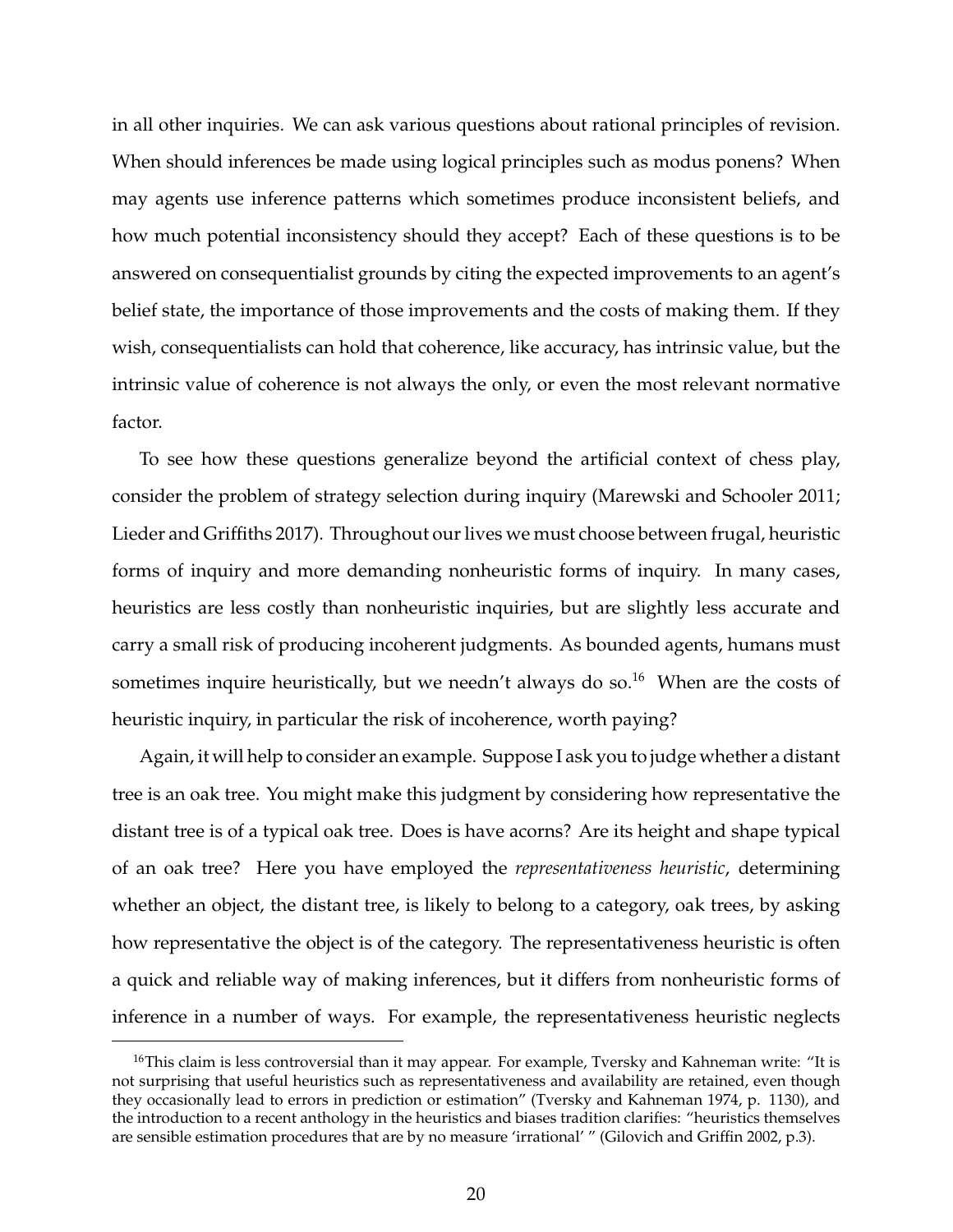base rates. Nowhere in your inference did you consider the prevalence of oak trees in your surroundings. In some contexts, this leads representativeness-based inferences to be wildly inaccurate, but in many contexts the drop in accuracy may be mild and well worth paying.

However, in addition to their reduced accuracy, representativeness-based inferences are occasionally incoherent. The problem is easiest to see in the context of probabilistic inference. Daniel Kahneman and Amos Tversky gave participants the following vignette

Linda is 31 years old, single, outspoken, and very bright. She majored in philosophy. As a student, she was deeply concerned with the issue of discrimination and social justice, and also participated in antinuclear demonstrations. (Tversky and Kahneman 1983).

Kahneman and Tversky asked one group of participants to estimate the likelihood that Linda is a bank-teller, and another group to estimate the likelihood that Linda is a feminist bank-teller. Participants in aggregate made the incoherent judgment that Linda is more likely to be a feminist bank-teller than a bank-teller. The explanation for this result is that agents made their judgments using the representativeness heuristic. Linda is more representative of a feminist bank-teller than a bank-teller, so participants judged that Linda was more likely to be a feminist bank-teller than a bank-teller.

As our discussion of representativeness illustrates, heuristics are often less costly than nonheuristic inquiries, but are slightly less accurate and carry a small risk of producing incoherent judgments. When are these costs worth paying? Consequentialists think that potential incoherence should be balanced against cognitive frugality in exactly the same way as frugality is balanced against potential inaccuracy. When the potential for incoherence or inaccuracy is sizable, or when these consequences are especially important to avoid, agents should not inquire heuristically. When these costs are bearable, agents should inquire heuristically in order to keep the costs of inquiry manageable.

The consequentialist account has a number of virtues. Chief among them, it lets us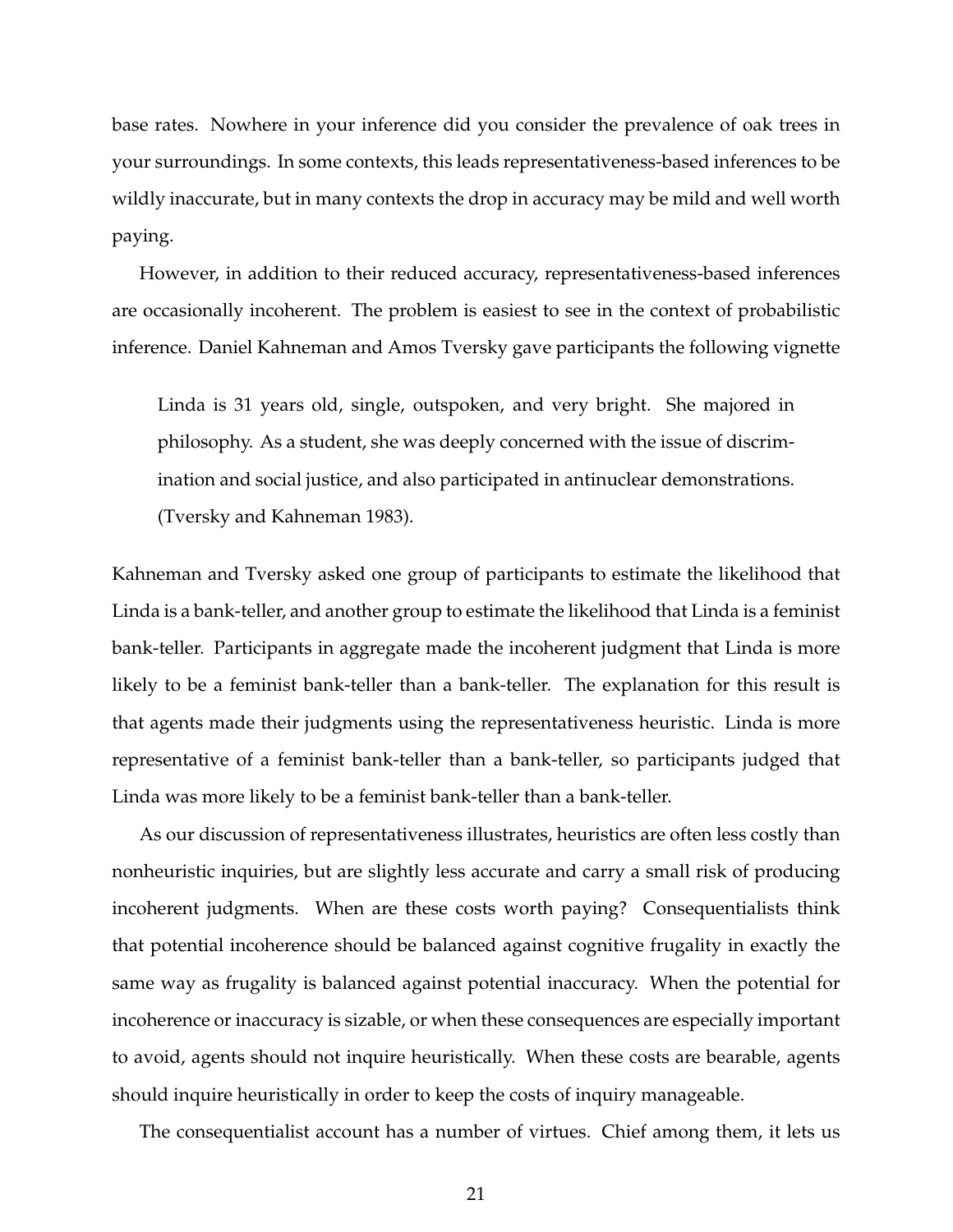see how Linda is not like an oak tree.<sup>17</sup> There may be nothing wrong with using representativeness to determine whether a distant tree is an oak, but it seems seriously wrong to judge Linda's profession by representativeness alone. Why is this so? In the context of social inference, the representativeness heuristic is a simple form of stereotyping. Stereotyping is not only wrong because it produces inaccurate judgments: some stereotypes are reliable. Nor is the wrongness of stereotyping exhausted by the fact that it occasionally produces incoherent beliefs. One thing that is wrong with stereotyping is that it produces prejudiced beliefs about Linda. Social inferences made on the basis of stereotypes cause systematic and pervasive harms to the lives of stereotyped groups, and these harms bear directly on the rationality of stereotyping as a principle of belief revision.

Epistemologists increasingly accept the need for norms of inquiry to capture the wrongness of stereotyping, as well as to make room for the permissibility of seemingly equivalent inferences, as in our example about oak trees (Basu 2019; Bolinger forthcoming). Consequentialism is in a position to do both, since for the consequentialist all harms caused by stereotyping bear directly on its normative status as a principle of belief revision. Here consequentialism takes a balanced view of the normative importance of incoherence and points us instead to what matters most: not incoherence, nor always inaccuracy, but rather the harms imposed on agents by stereotyping.

Summing up, we need to provide an account of the logical requirements on rational inquiry. Existing accounts will not do, but consequentialism offers good hope for a detailed and specific account. Consequentialism explains clearly how agents ought to close their beliefs under logical deduction in a special case drawn from chess play, and extends the same account to cover all types of inquiry. The consequentialist account sheds light on a pressing question: when should agents employ heuristic rather than nonheuristic forms of inquiry? Here consequentialism suggests that potential incoherence should be

 $17$ The discussion in this section is, by necessity, somewhat compressed. For a fuller discussion of the prospects for a consequentialist account of stereotyping see [removed], Rinard (2019), Thomsen (2011) and the exchange between Risse and Zeckhauser (Risse and Zeckhauser 2004; Risse 2007) and Lever (Lever 2005, 2007).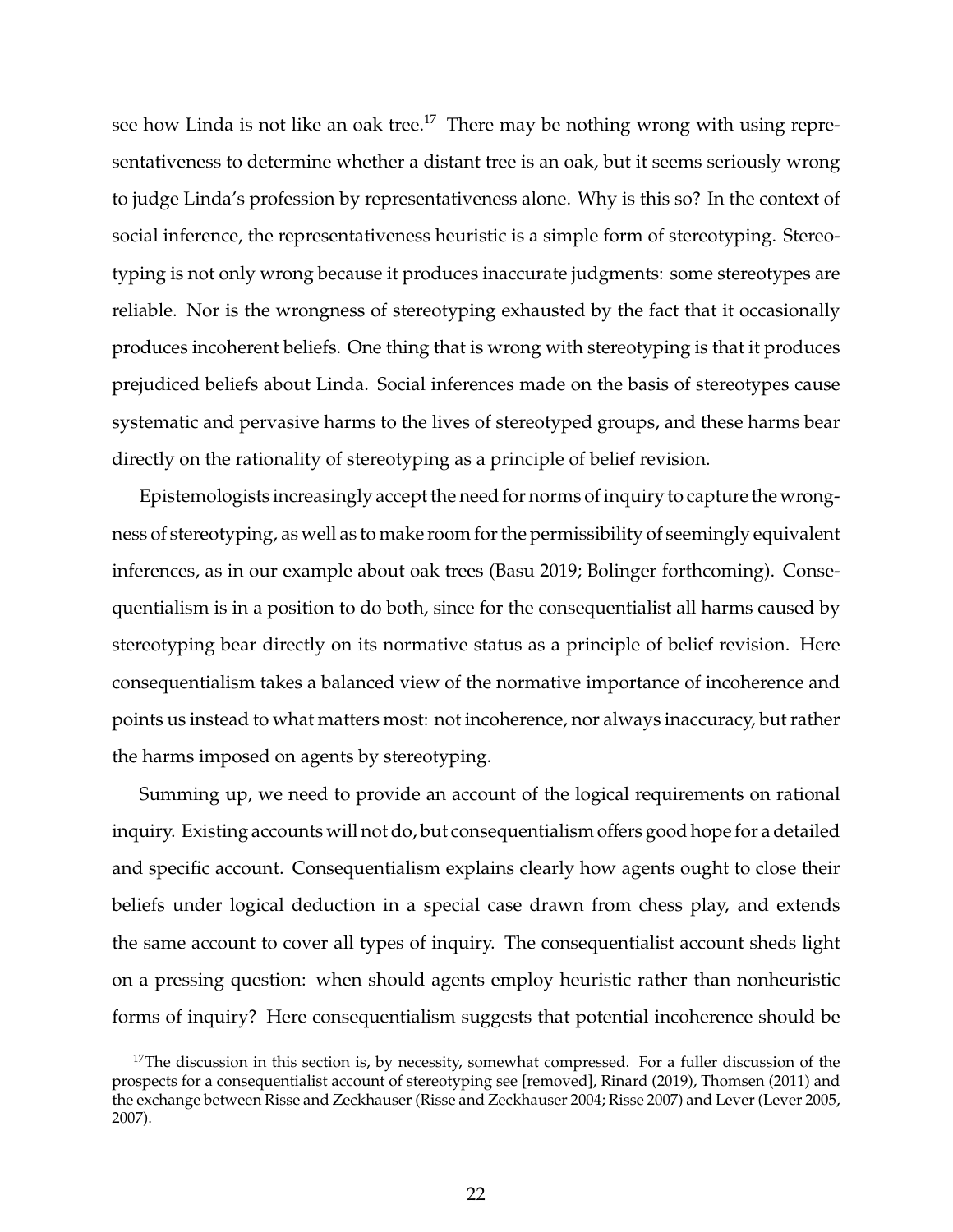balanced against cognitive frugality in exactly the same way as frugality is balanced against inaccuracy. This account helps us to see why many social inferences made on the basis of stereotypes are irrational.

Finally, consequentialism captures the primarily grounds on which logical omniscience requirements have been challenged: demandingness, cognitive abilities, and the distinction between principles of implication and principles of belief revision. For the consequentialist, principles of belief revision are to be justified by the costs and benefits of employing them, and that is an entirely different question from which principles of implication hold between propositions. The demandingness of principles of belief revision bears directly on their costs, and hence on their rationality. And rational requirements cannot be beyond our abilities, since rationality is deontic and in deontic matters, ought implies can. Here, as before, consequentialism provides a well-motivated, explanatorily adequate account of proposed norms of inquiry. That account is relatively non-revisionary, both in its normative recommendations and in its ability to capture existing motivations for proposed norms. These results support a reason-responsiveness consequentialist account of the nature and grounds of norms of inquiry.

#### **6 Inquiry and the epistemic**

An objection that is often raised to this account is that it answers the wrong question. Consequentialism is an account of rational inquiry. But our goal, the thought goes, was to develop an account of a more restricted notion: epistemically rational inquiry. Consequentialism succeeds by changing the subject from epistemic rationality to rationality simpliciter.

This objection raises the important questions of whether and in what sense some norms of inquiry count as epistemic, and to what extent recent discussions of rational inquiry track a special class of epistemic norms. These are large questions which have already been the focus of much discussion, and I cannot hope to fully answer them here. My aim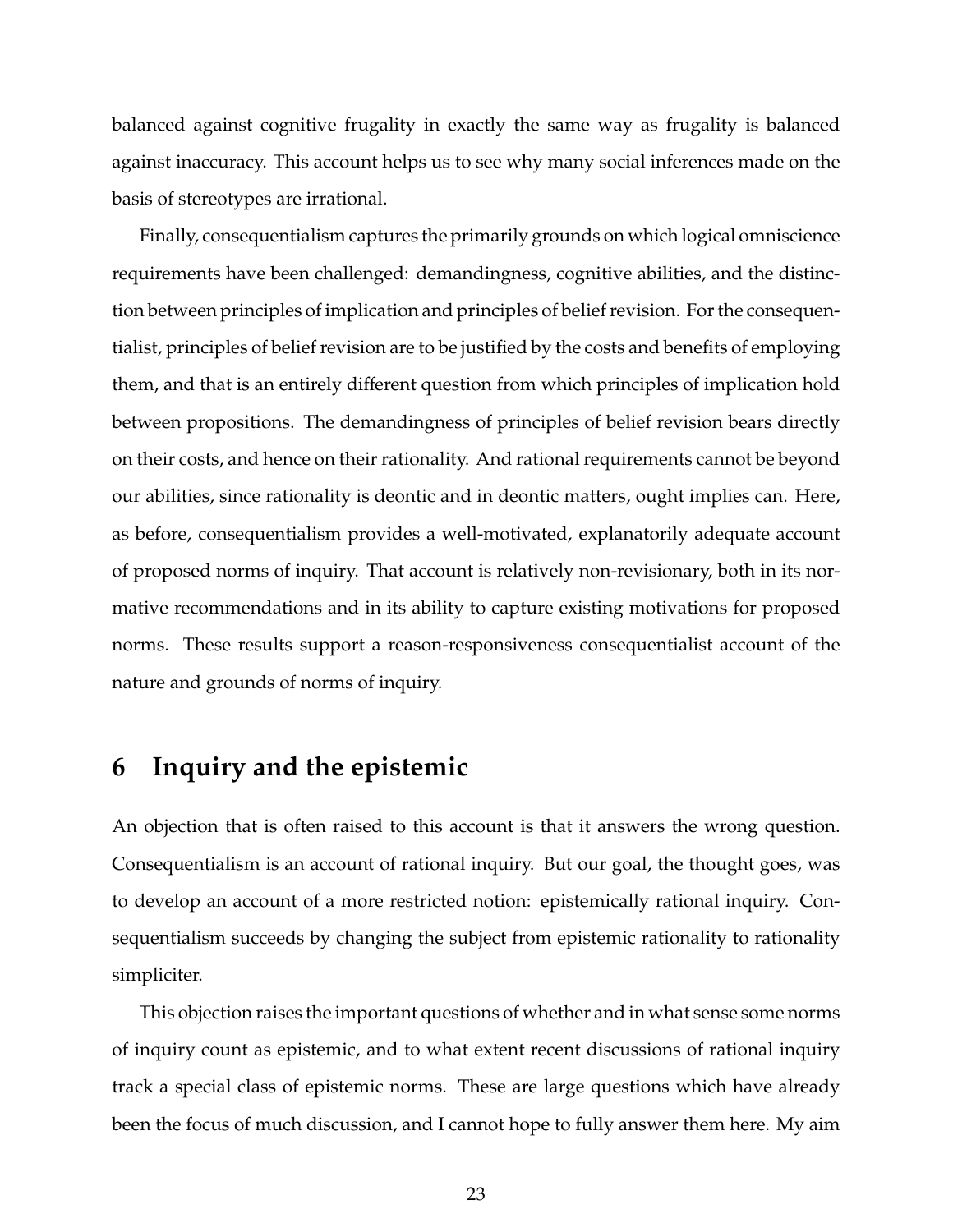in this section is to map out some of the ways that we might answer these questions, and to situate and motivate my project against the landscape of possible views.

The first thing to say is that it is important and worthwhile to study rational belief and inquiry, even if this diverges from a more restricted notion of epistemic rationality. Recent discussions of rational belief have raised the possibility that the rationality of belief may be influenced by non-epistemic factors such as the risk of racial bias (Basu 2019) and duties of friendship (Keller 2004; Stroud 2006). And some pragmatists have claimed that rational belief is influenced by a wide range of traditionally non-epistemic factors (Rinard 2019; Steglich-Petersen and Skipper 2019). The modal response to these views has not been to claim that they change the subject from epistemic rationality to rationality simpliciter, and hence can be set aside. Quite the opposite: most epistemologists have found these views interesting and well worth engaging with. Because rational norms tell us how to regulate our beliefs and inquiries, it is of the utmost importance to understand how we are rationally required to conduct ourselves in belief and inquiry. Insofar as epistemologists have resisted the encroachment of traditionally non-epistemic factors into discussions of rational belief, they have tended to argue not that this encroachment would be uninteresting, but rather that it is untrue. And nothing I have said here should threaten that claim.

It is still worth asking whether and in what sense norms of inquiry count as epistemic. Even in the case of rational belief, the nature, importance and cogency of the category of epistemic rationality has recently been subject to considerable dispute.<sup>18</sup> Discussions of rational inquiry provide a natural test case for thinking through what our options are, and why we might privilege one notion of epistemic rationality over another.

There are at least two leading views of epistemic rationality on which the consequentialist is free and clear. On one traditional view, no norms of inquiry are epistemic norms. In its most restricted form, this view holds that epistemic norms are synchronic

<sup>&</sup>lt;sup>18</sup>See Cohen (2016a,b) and Chisholm (1991) for challenges to the concept of epistemic rationality; Dotson (2019) for challenges to its importance; and Conee (2016); Lyons (2016) and McGrath (2016) for different conceptions of the epistemic.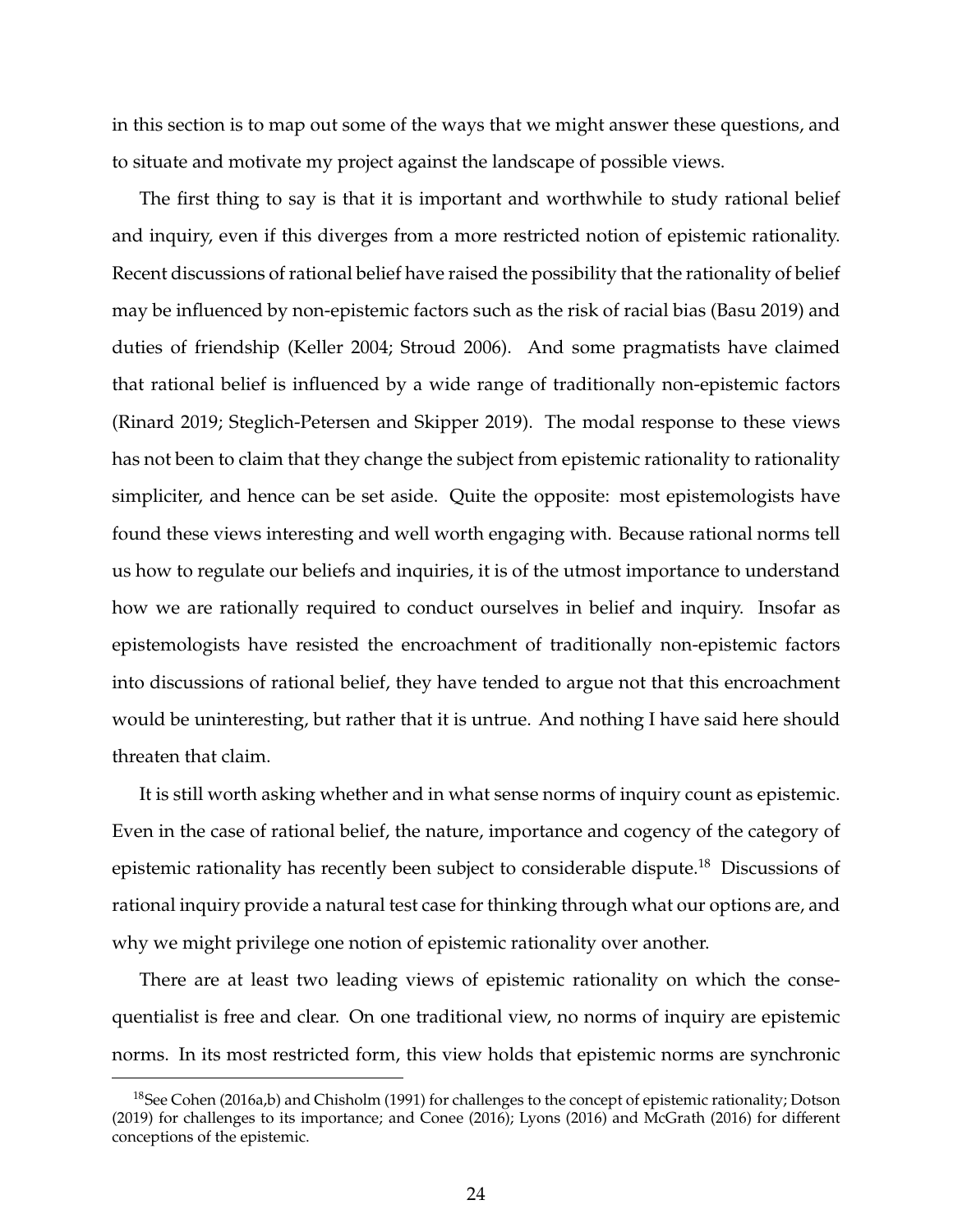norms governing doxastic states, although there may be some room to broaden the view (Feldman 2000, 2002; Hedden 2015). If this is right, then it is no objection to say that consequentialism is a nonepistemic view, since all norms of inquiry are nonepistemic.

Jane Friedman has recently defended the opposite view: all norms of inquiry are epistemic (Friedman forthcoming a). In support of this view, Friedman cites the difficulty of drawing a principled distinction between those norms of inquiry which count as epistemic, and those that do not. Friedman also argues that many ways of drawing this distinction will exclude prominent norms of inquiry from the class of epistemic norms. For example, it is difficult to produce a theory of epistemic rationality on which consequentialism counts as a nonepistemic theory, but norms of clutter avoidance such as *CA<sup>F</sup>* do not. The only apparent difference between Friedman and the consequentialist on clutter avoidance is that whereas *CA<sup>F</sup>* takes rationality to answer to the interests and desires that an agent actually has, the consequentialist appeals to the interests and desires that she would have if she were concerned for what is of value. If Friedman is right that all norms of inquiry are epistemic norms, then again there is no objection to be made. If consequentialism is the correct story about rational inquiry, then it follows on this view that consequentialism is a theory of epistemically rational inquiry.

Consequentialism fares less well on at least one leading theory of the epistemic. On a *value-based* conception, epistemic norms are picked out by a specific class of intellectual values which they instantiate, promote or honor: for example, the values of truth, knowledge, or understanding. The value-based conception has a good pedigree. It was popularized as a view of rational belief by the work of Richard Foley (1987) and Alvin Goldman (1986). The value-based conception underlies recent programs such as epistemic consequentialism. And some prominent discussions of rational inquiry explicitly adopt a value-based approach (Friedman 2019b).

In many ways, the value-based conception captures the crux of the complaint that consequentialism is not an epistemic theory. The value-based conception says that consequentialism is not an epistemic theory because it adopts a rich axiology on which not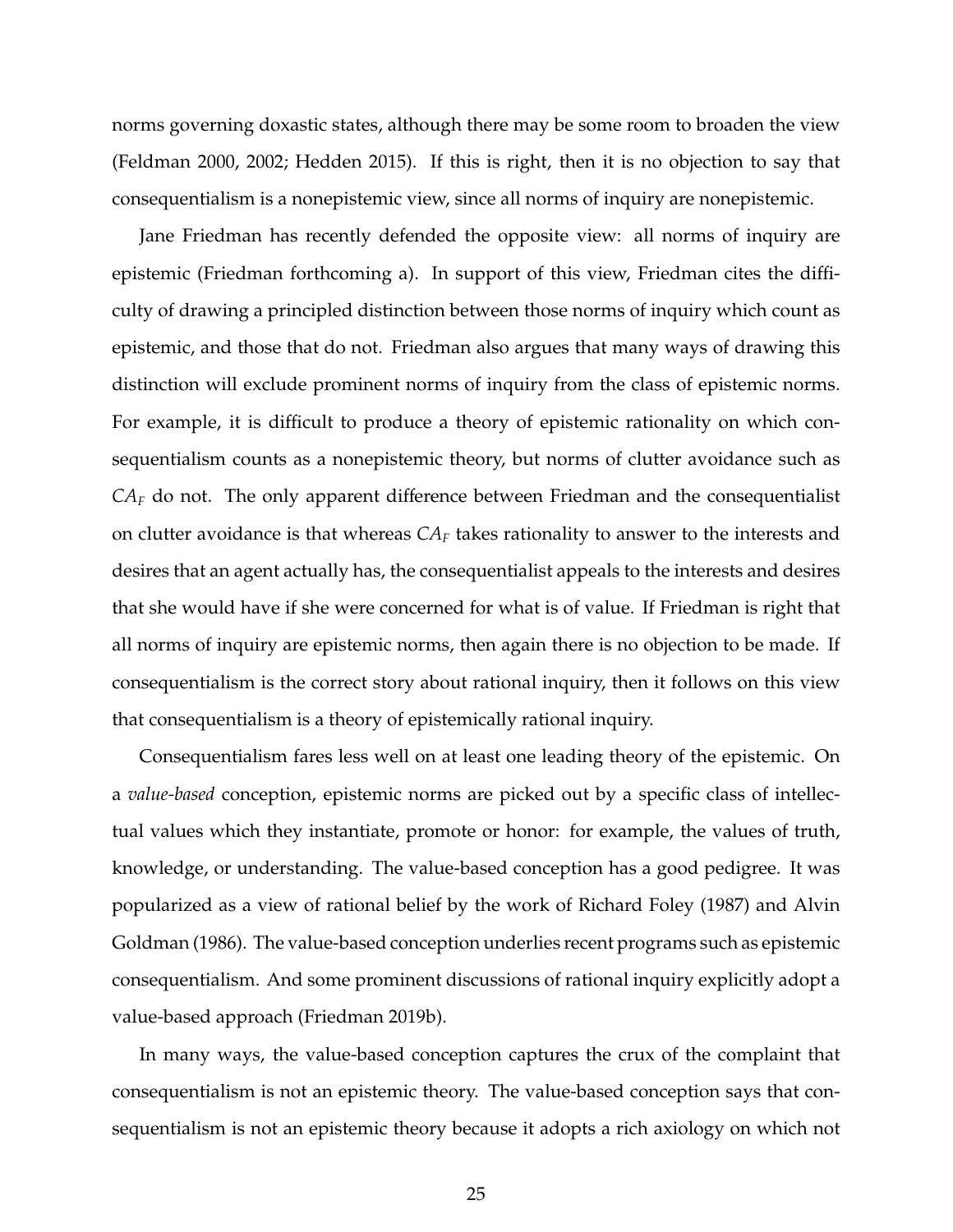only epistemic values such as truth and knowledge, but also non-epistemic values such as well-being and nondiscrimination bear on rational inquiry. For the same reason, the value-based conception implies that many existing norms of inquiry such as *CA<sup>F</sup>* are not epistemic norms.

Many recent discussions have resisted the proposed restriction to a value-based epistemic conception of rational inquiry. It has been stressed that rational inquiry, in an ordinary and central sense, has a strong practical component (Friedman forthcoming a; Harman 2004; Lord 2020). While I do not know that I can say enough here to convince a committed proponent of the value-based conception, here are two reasons why we might not want to take a value-based epistemic approach to the study of rational inquiry.

First, in the case of rational belief one of the most compelling arguments for a valuebased epistemic approach is the claim that all reasons for belief are reasons to promote epistemic value.<sup>19</sup> For example, it is claimed that normative reasons for belief must be potential motivating reasons, reasons on which our belief is based. While non-intellectual considerations such as prudence and welfare may be be the basis for actions which indirectly influence belief, many epistemologists think that beliefs themselves can only be motivated by value-based epistemic reasons (Kelly 2002, 2003).<sup>20</sup> It follows on this view that only value-based epistemic reasons can be normative reasons for belief. Another common argument holds that purported reasons for belief based on non-intellectual values are really reasons for some activity, such as getting ourselves to believe. On this view, the importance of a comfortable retirement is not a reason to hold many true beliefs about retirement, but rather a reason to get ourselves to hold many true beliefs about retirement.

However successful these arguments may be in the case of rational belief, neither argument generalizes to show that all reasons for inquiry are value-based epistemic reasons. Non-intellectual considerations can be, and frequently are motivating reasons for inquiry.

<sup>&</sup>lt;sup>19</sup>There are also analogues of this discussion for versions of the value-based epistemic approach on which some epistemic value is to be instantiated or honored, rather than promoted.

<sup>&</sup>lt;sup>20</sup>Some versions of the value-based account may have trouble with motivating reasons. For example, it is not clear whether I can be motivated to believe *p* by the fact that doing so will promote accurate beliefs on other matters.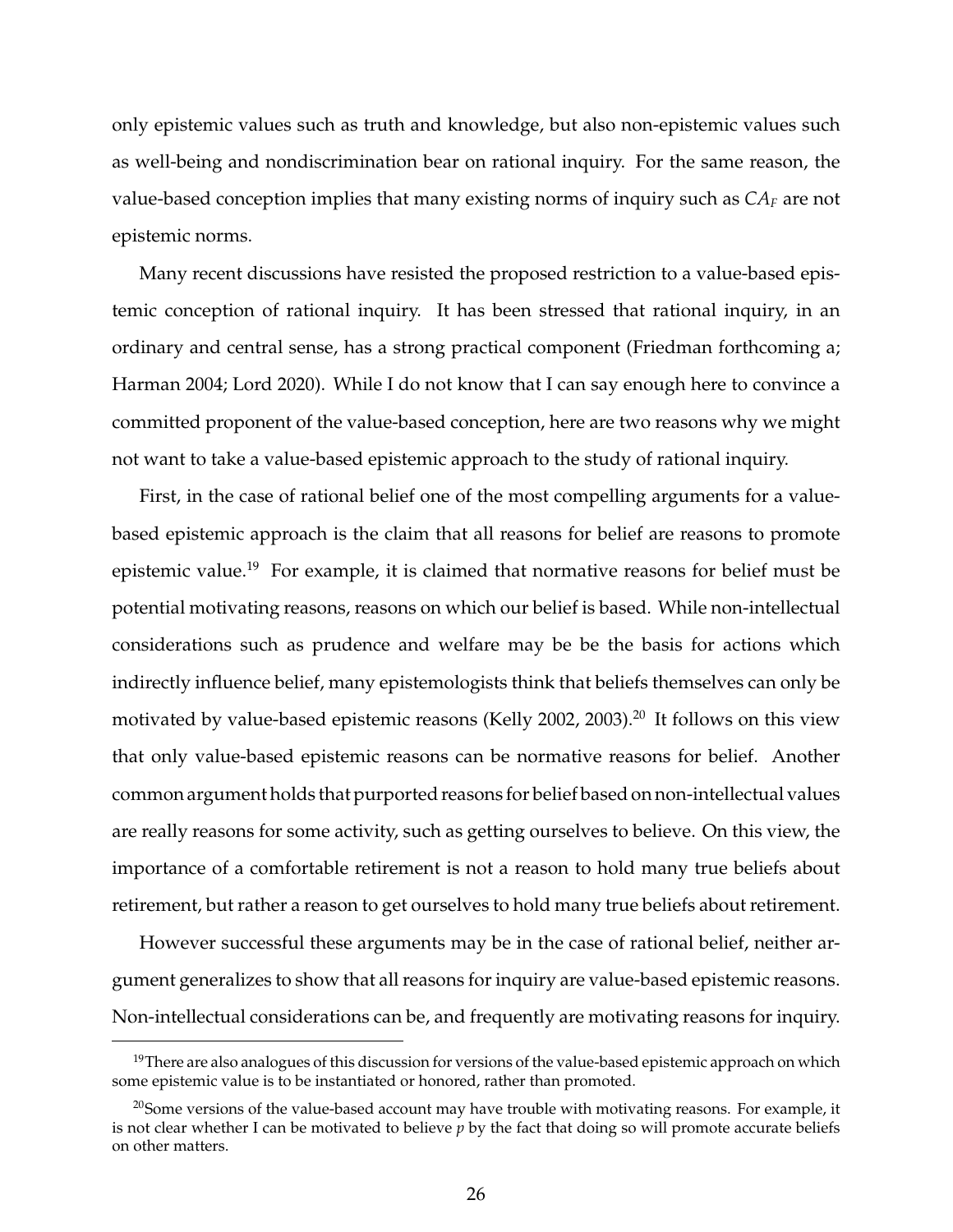You can check the weather to learn the truth or assuage your curiosity, but also to plan a picnic. And the most natural way to hold that purported non-epistemic reasons for belief are reasons to get ourselves to believe something involves admitting that many of these reasons are non-epistemic reasons for inquiry. For example, suppose that the importance of a comfortable retirement is a strong non-epistemic reason to get yourself to hold many accurate beliefs about retirement. Many of the most natural ways to get yourself to hold many accurate beliefs about retirement involve inquiry. You might attend classes, interview neighbors, and consult your financial planner. As we saw in Section 3, this is a natural way of applying level separation to defend traditional epistemological views: purported non-epistemic reasons for belief are often best thought of as non-epistemic reasons for inquiry. If this is right, then we cannot adopt a value-based epistemic approach to rational inquiry on the grounds that this approach captures all of the reasons that there are.

A second reason to resist focusing on value-based epistemic norms for inquiry is that inquiry involves a variety of prioritization decisions which are difficult to make without invoking traditionally non-epistemic values (Friedman forthcoming b). We must decide when to open inquiry into a question or place it on our research agenda (Olsson and Westlund 2006; Enqvist 2012), and when to close inquiry (Harman 2004; Kvanvig 2011). We must select between a variety of heuristic and nonheuristic inference rules which vary in their accuracy and cognitive demandingness (Marewski and Schooler 2011; Lieder and Griffiths 2017). We must decide whether and how to gather evidence on a question (Hall and Johnson 1998; Howard 1966), and how much evidence to retrieve from memory before making a judgment (Icard 2018; Vul et al. 2014). Once we form a judgment, we need to decide whether and how strenuously to double-check our answer (Friedman 2019a).

Each of these prioritization decisions involves an opportunity cost. If we open inquiry into one question, we must forgo inquiry into another. If we select a very demanding inference rule in one situation, we must make do with less effortful rules in other situations. Many philosophers and most nonphilosophers have held that the right way to make these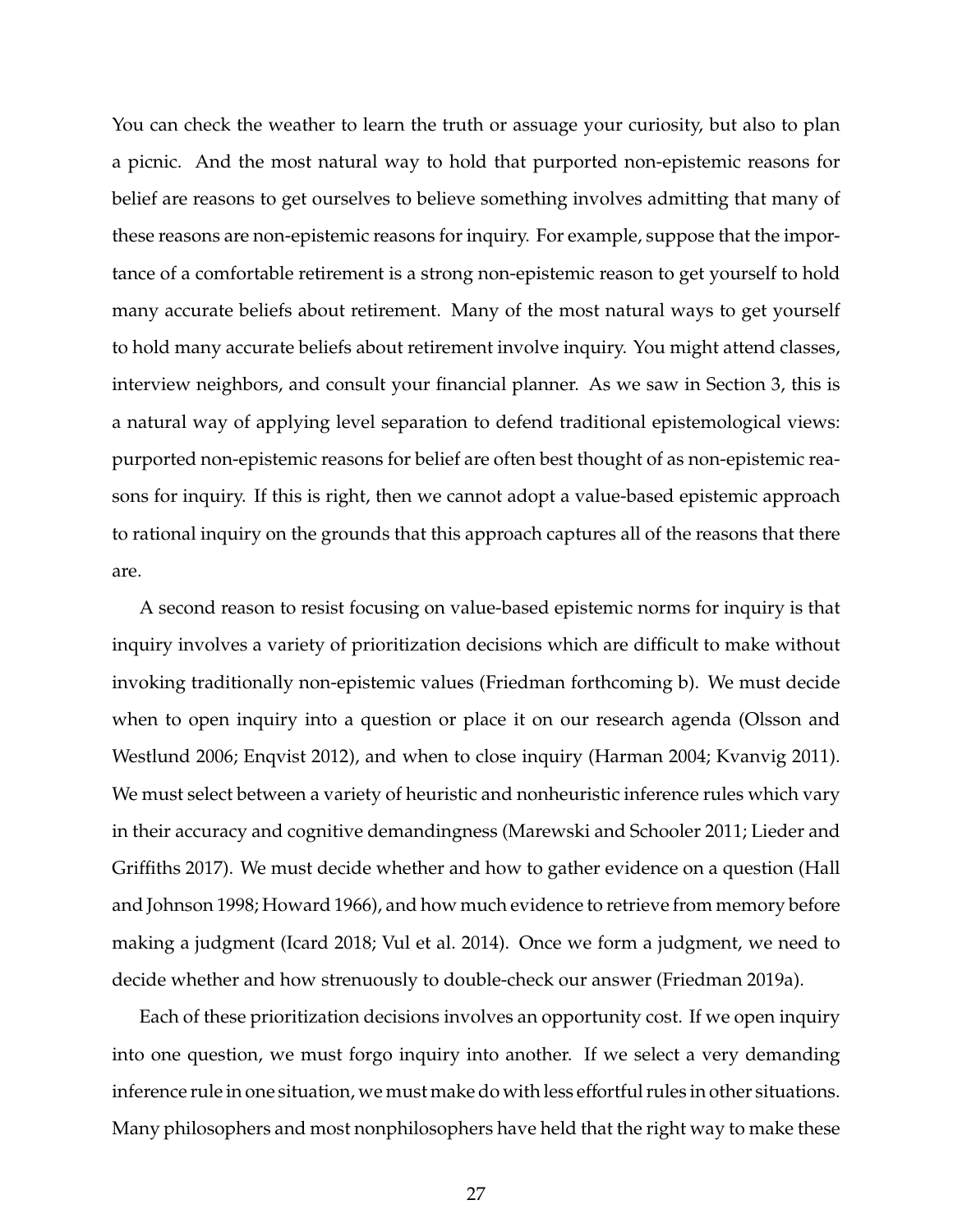prioritization decisions makes central appeal to non-epistemic values such as an agent's interests or welfare. For example, it is held that other things equal, we should use more demanding nonheursitic inference rules to answer high-stakes questions, and reserve frugal heuristics to answer lower-stakes questions (Evans and Stanovich 2013; Kahneman  $2011$ ).<sup>21</sup> And it is widely admitted that decisions about whether and how to gather evidence will need to be made partly on non-intellectual grounds (Hall and Johnson 1998; Stigler 1961; Howard 1966). We can, of course, step back and theorize about these prioritization decisions from a perspective that ignores the non-intellectual stakes at issue in allocating cognitive and noncognitive resources during inquiry. But in doing so, we risk isolating epistemic theorizing from the motivating questions that drive us to theorizing, as well as from the broad array of answers to questions about rational inquiry that have already been developed throughout the disciplines, few of which involve any explicit appeal to epistemic rationality at all.

None of this is meant to suggest that it is impossible or fruitless to develop a conception of epistemically rational inquiry or to study the norms that result. For example, on a *justification-centered* conception of the epistemic, the epistemic is distinguished by its appeal to a privileged notion of epistemic justification, which applies to doxastic attitudes such as belief, disbelief, and perhaps also credence and suspension of judgment.<sup>22</sup> We might try to pick out epistemic norms of inquiry by their relationship to the justificatory status of beliefs produced or instantiated during inquiry. For example, it has become increasingly popular to claim that failures to gather evidence may make our beliefs unjustified (Baehr 2009; Sosa forthcoming).

This strategy could take inspiration from Jane Friedman's work on double-checking (Friedman 2019a). Friedman argues that double-checking involves the adoption of a particular doxastic attitude: suspension of judgment. Friedman argues that doublechecking is epistemically defective in situations where suspension of judgment would be

 $21$ Of course, other things are not always equal (Gigerenzer and Brighton 2009).

 $22$ For discussion see Goldman (1986), Lyons (2016) and Siscoe (forthcoming).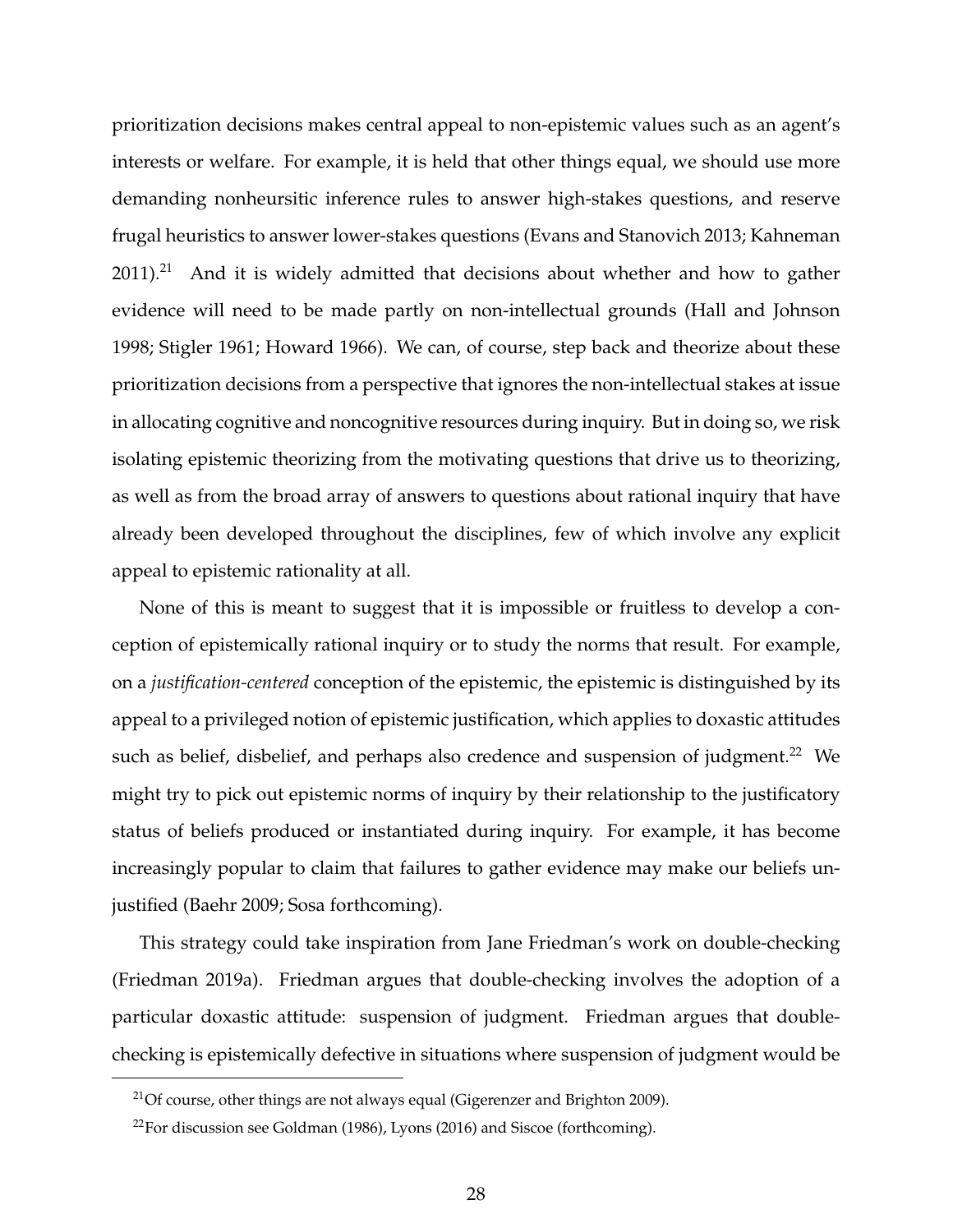epistemically unjustified. Note in particular that this type of epistemic defect does not need to be given a value-based epistemic reading. We may well accept Friedman's claim while holding that all epistemic value is to be promoted, and acknowledging that doublechecking may ultimately be in the service of promoting epistemic value even when it involves a momentary suspension of otherwise justified belief.

It is fruitful and important to investigate such ways of extending the notion of epistemic rationality to cover the case of rational inquiry. However, recent discussions have emphasized that ordinary questions about rational inquiry are not exhausted by this and similar notions of epistemic rationality. Suppose, for example, that we accept a means-end principle of rational inquiry into questions *Q*? :

**(Zetetic Instrumental Principle)** If one is inquiring into  $Q^2$  at *t* and actively focused on resolving *Q*? at *t*, then, other things equal, one ought to take the best means available to resolving *Q*? at *t*. (Friedman forthcoming a).

Now suppose that you are a detective interviewing a witness to a murder. By attending to the witness, you may form justified beliefs about the murder. By glancing out the window instead, you may form justified beliefs about the birds outside. It is not so clear whether there is any difference from a justification-centered epistemic perspective between these inquiries: both would lead to the formation of a justified belief. But the Zetetic Instrumental Principle implies that, other things equal, you should attend to the witness and ignore the birds, because attending to the witness is the best way to achieve your goal of identifying the murderer.

The intended upshot of this discussion is that on many traditional conceptions of epistemic rationality, it may turn out that epistemic rationality is not an exhaustive lens into ordinary and important questions about rational inquiry. One way of making this point is due to Tom Kelly: theoretical rationality is a hybrid virtue (Kelly 2003). Even if the rationality of belief answers to intellectual considerations alone, rational inquiry answers to a lively mixture of intellectual and non-intellectual reasons. As we expand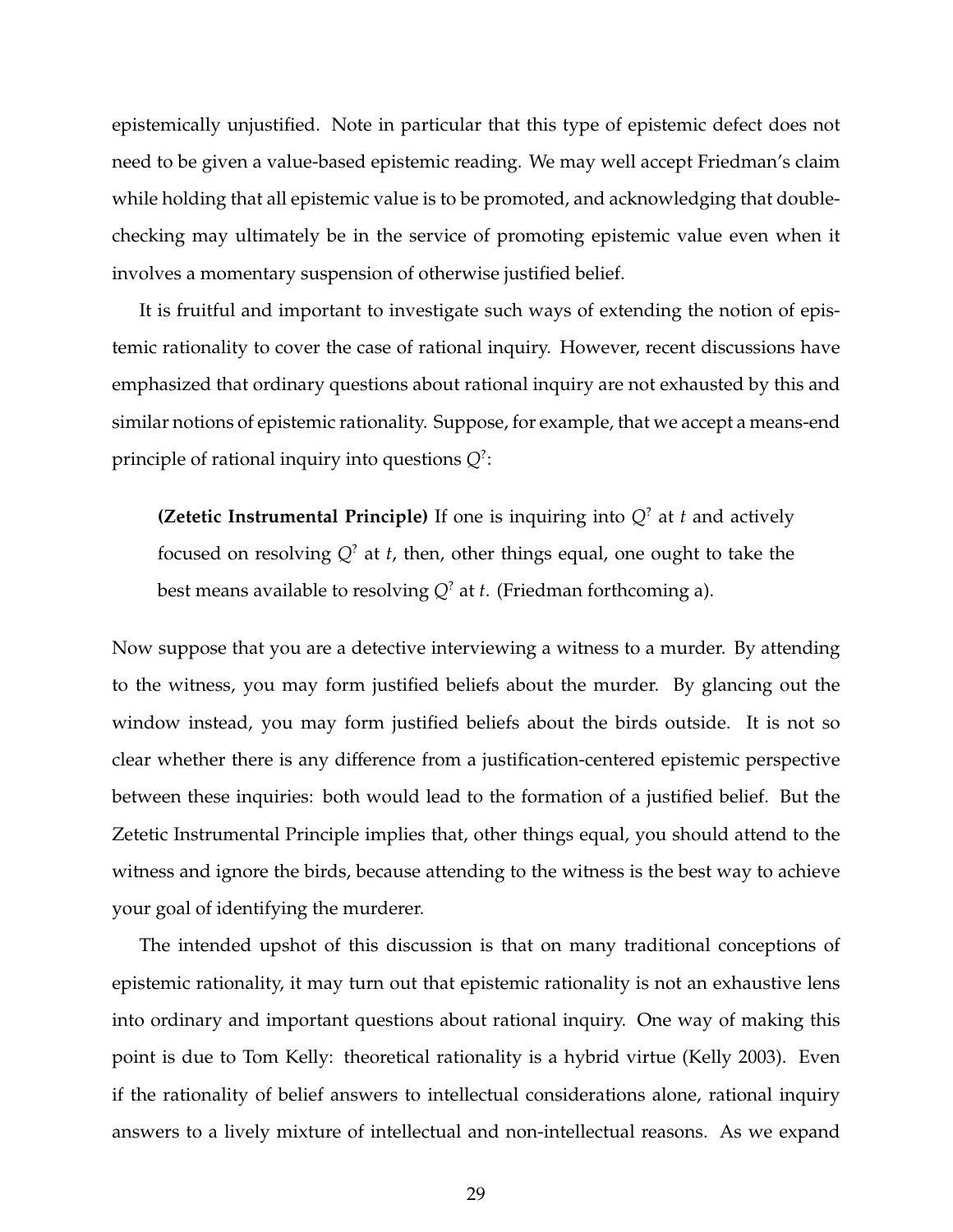our lens from belief to inquiry, we need to take a broad perspective which says how both intellectual and non-intellectual considerations bear on rational inquiry, while leaving open the traditional view that only intellectual considerations bear on rational belief. I have argued that a reason-responsiveness consequentialist approach to rational inquiry is in a good position to do just that.

# **References**

Ahlstrom-Vij, Kristoffer and Dunn, Jeffrey (eds.). 2018. *Epistemic consequentialism*. Oxford University Press.

Anderson, John and Schooler, Lael. 1991. "Reflections of the environment in memory." *Psychological Science* 2:396–408.

Arpaly, Nomy and Schroeder, Timothy. 2015. "A causal theory of acting for reasons." *American Philosophical Quarterly* 52:103–14.

Baehr, Jason. 2009. "Evidentialism, vice, and virtue." *Philosophy and Phenomenological Research* 78:545–567.

Basu, Rima. 2019. "Radical moral encroachment: The moral stakes of racist beliefs." *Philosophical Issues* 29:9–23.

Benartzi, Shlomo and Thaler, Richard. 2007. "Heursitics and biases in retirement savings behavior." *Journal of Economic Perspectives* 21:81–104.

Berker, Selim. 2013a. "Epistemic teleology and the separateness of propositions." *Philosophical Review* 122:337–93.

—. 2013b. "The rejection of epistemic consequentialism." *Philosophical Issues* 23:363–387. Bernecker, Sven. 2018. "On the blameworthiness of forgetting." In Kourken Michaelian, Dorothea Debus, and Denis Perrin (eds.), *New directions in the philosophy of memory*, 241– 258. Routledge.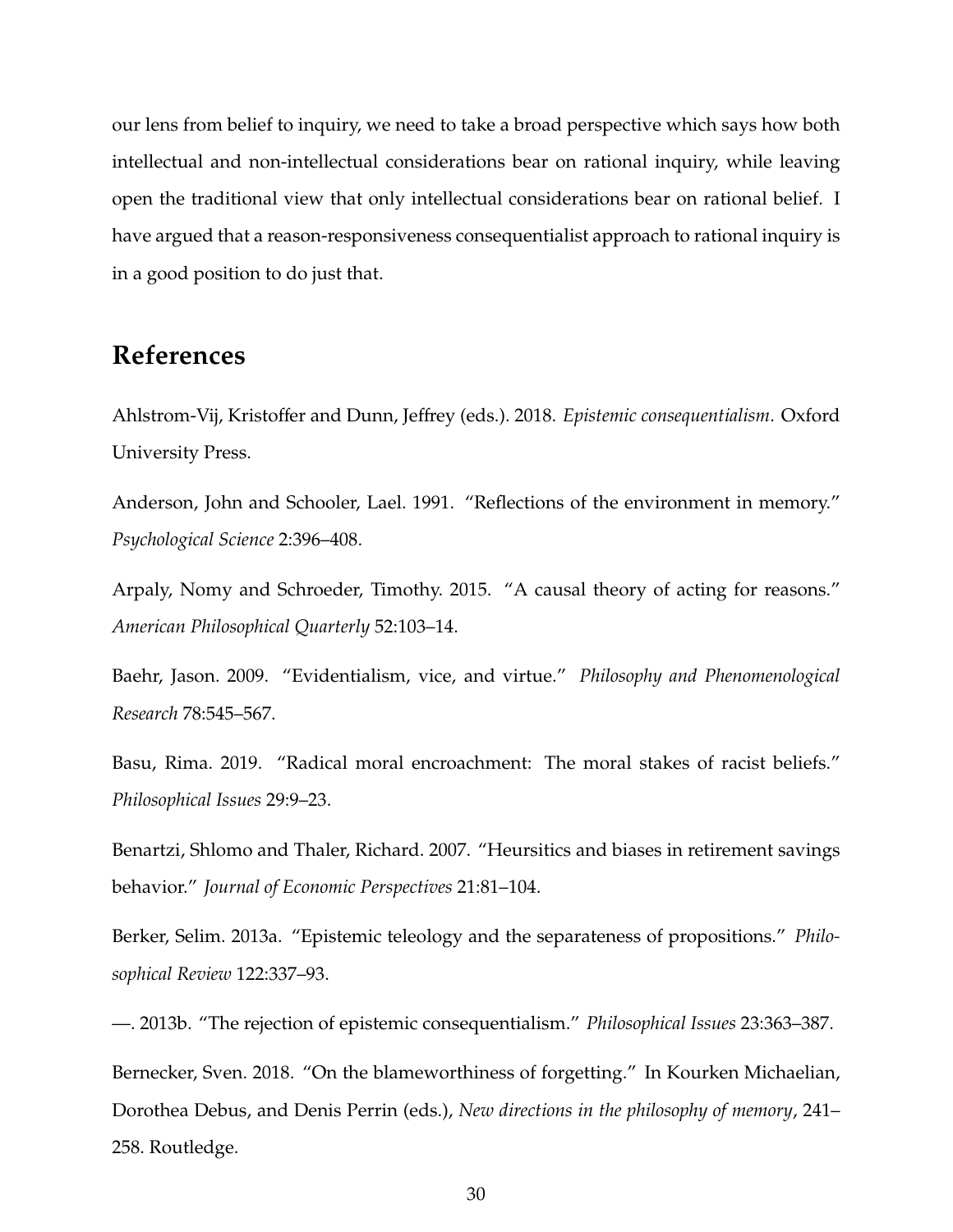Bolinger, Renée. forthcoming. "The rational impermissibility of accepting (some) racial generalizations." *Synthese* forthcoming.

Carr, Jennifer. 2015. "Subjective ought." *Ergo* 2:678–710.

Cherniak, Christopher. 1981. "Minimal rationality." *Mind* 90:161–183.

Chisholm, Roderick. 1991. "Firth and the ethics of belief." *Philosophy and Phenomenological Research* 51:119–128.

Cohen, Stewart. 2016a. "Replies to my commentators." *Inquiry* 59:906–22.

—. 2016b. "Theorizing about the epistemic." *Inquiry* 59:839–57.

Conee, Earl. 2016. "The epistemic." *Inquiry* 59:858–66.

Dotson, Kristie. 2019. "Tales from an apostate." *Philosophical Issues* 29:69–83.

Driver, Julia. 2001. *Uneasy Virtue*. Cambridge University Press.

Enqvist, Sebastian. 2012. "Interrogative belief revision based on epistemic strategies." *Studia Logica* 100:453–479.

Evans, Jonathan and Stanovich, Keith. 2013. "Dual-process theories of higher cognition: Advancing the debate." *Perspectives on Psychological Science* 8:223–41.

Feldman, Richard. 2000. "The ethics of belief." *Philosophy and Phenomenological Research* 60:667–95.

—. 2002. "Epistemological duties." In Paul Moser (ed.), *The Oxford handbook of epistemology*, 362–383. Oxford University Press.

Foley, Richard. 1987. *The theory of epistemic rationality*. Harvard University Press.

Friedman, Jane. 2017. "Inquiry and belief." *Noûs* 53:296-315.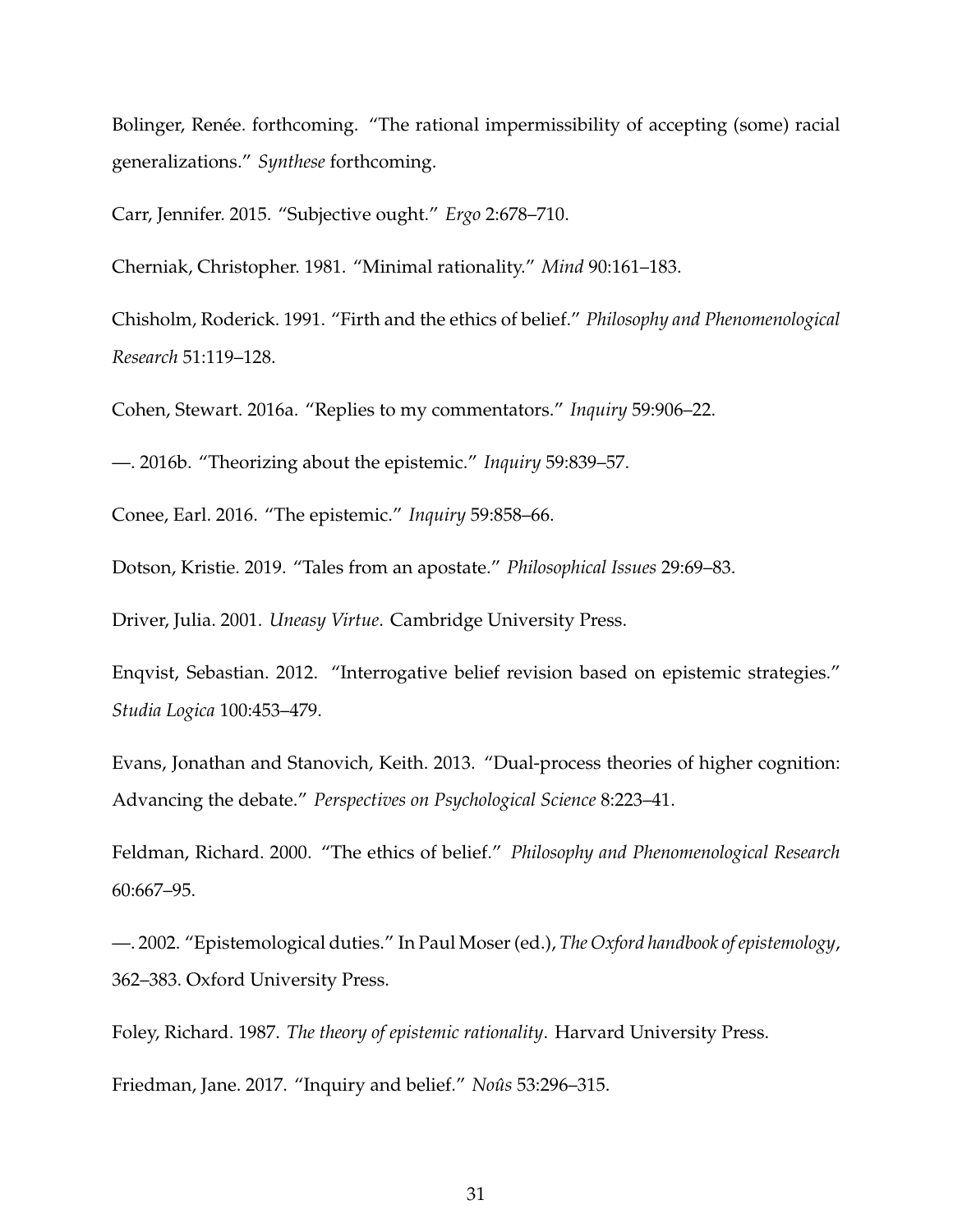—. 2018. "Junk beliefs and interest-driven epistemology." *Philosophy and Phenomenological Research* 97:568–583.

—. 2019a. "Checking again." *Philosophical Issues* 29:84–96.

—. 2019b. "Teleological epistemology." *Philosophical Studies* 176:673–691.

—. forthcoming a. "The epistemic and the zetetic." *Philosophical Review* forthcoming.

—. forthcoming b. "Zetetic epistemology." In Baron Reed and A.K. Flowerree (eds.), *Towards an expansive epistemology: Norms, action, and the social sphere*. Routledge.

Gibbard, Allan. 2003. *Thinking how to live*. Harvard University Press.

Gigerenzer, Gerd and Brighton, Henry. 2009. "Homo heuristicus: Why biased minds make better inferences." *Topics in Cognitive Science* 1:107–143.

Gilovich, Thomas and Griffin, Dale. 2002. "Heuristics and biases: Then and now." In Thomas Gilovich, Dale Griffin, and Daniel Kahneman (eds.), *Heuristics and biases: The psychology of intuitive judgment*, 1–18. Cambridge University Press.

Goldman, Alvin. 1986. *Epistemology and cognition*. Harvard University Press.

Greco, Daniel and Hedden, Brian. 2016. "Uniqueness and metaepistemology." *Journal of Philosophy* 113:365–95.

Hall, Richard and Johnson, Charles. 1998. "The epistemic duty to seek more evidence." *American Philosophical Quarterly* 35:129–139.

Harman, Gilbert. 1986. *Change in view*. MIT Press.

—. 2004. "Practical aspects of theoretical reasoning." In Alfred R. Mele and Piers Rawling (eds.), *The Oxford handbook of rationality*, 45–56. Oxford University Press.

Hedden, Brian. 2015. "Time-slice rationality." *Mind* 124:449–491.

Hintikka, Jaakko. 2001. "Is logic the key to all good reasoning?" *Argumentation* 15:35–57.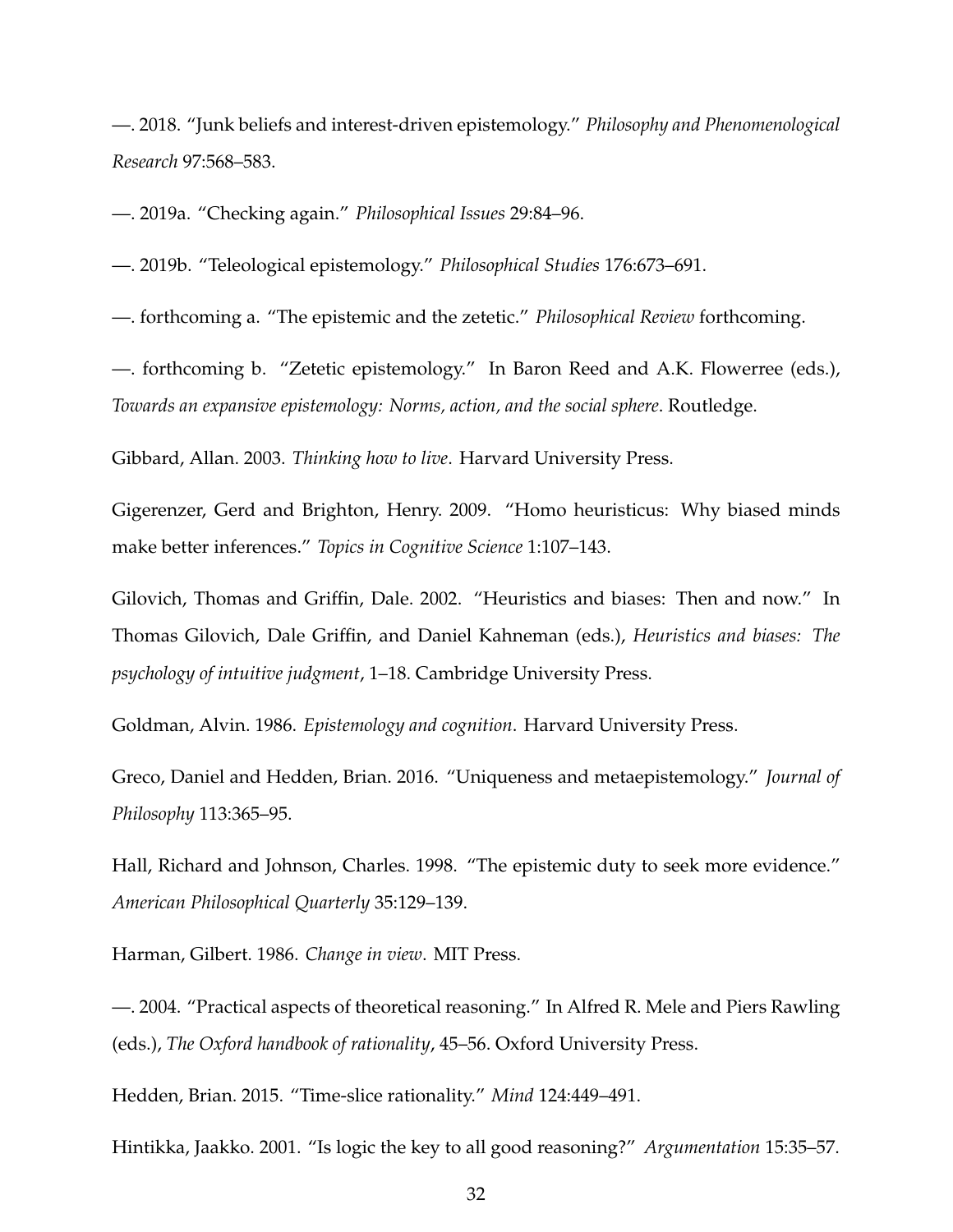Horowitz, Sophie and Dogramaci, Sinan. 2016. "An argument for uniqueness about evidential support." *Philosophical Issues* 26:130–47.

Howard, Ronald. 1966. "Information value theory." *IEEE Transactions on Systems Science and Cybernetics* 2:22–26.

Icard, Thomas. 2018. "Bayes, bounds, and rational analysis." *Philosophy of Science* 85:79– 101.

Johnson, Eric, Hershey, John, Meszaros, Jacqueline, and Kunreuther, Howard. 1993. "Framing, probability distortions, and insurance decisions." *Journal of Risk and Uncertainty* 7:35–51.

Kagan, Shelly. 2000. "Evaluative focal points." In Brad Hooker, Elinor Mason, and Dale E. Miller (eds.), *Morality, rules and consequences*, 134–55. Edinburgh University Press.

Kahneman, Daniel. 2011. *Thinking, fast and slow*. Farrar, Straus and Giroux.

Keller, Simon. 2004. "Friendship and belief." *Philosophical Papers* 33:329–51.

Kelly, Thomas. 2002. "The rationality of belief and some other propositional attitudes." *Philosophical Studies* 110:163–96.

—. 2003. "Epistemic rationality as instrumental rationality: A critique." *Philosophy and Phenomenological Research* 66:612–40.

Kiesewetter, Benjamin. 2017. *The normativity of rationality*. Oxford University Press.

Knuth, Donald and Moore, Ronald. 1953. "An analysis of alpha-beta pruning." *Artificial Intelligence* 6:293–326.

Kolodny, Niko. 2005. "Why be rational?" *Mind* 114:509–563.

Kvanvig, Jonathan. 2011. "Millar on the value of knowledge." *Proceedings of the Aristotelian Society, Supplement* 85:83–99.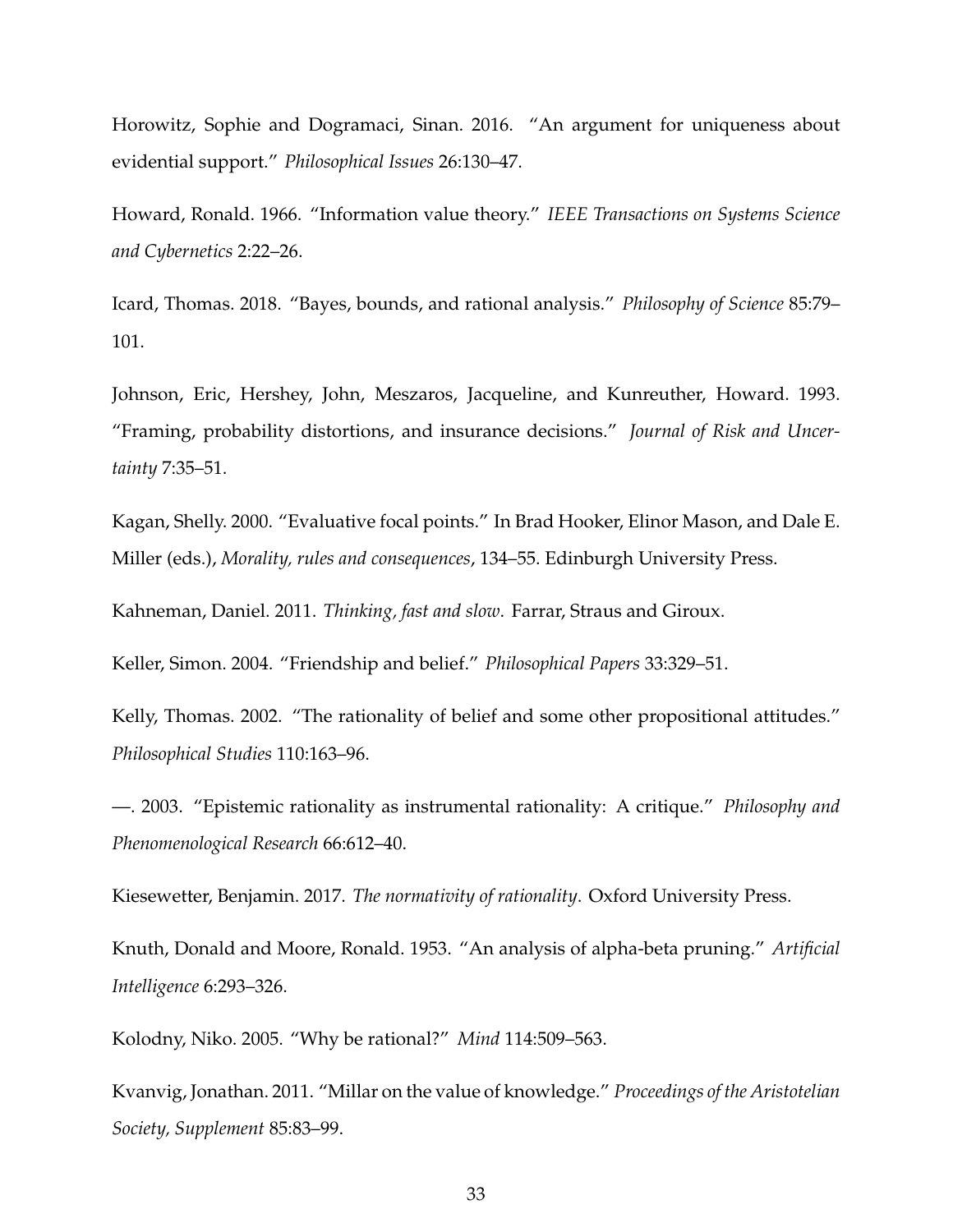Lever, Annabelle. 2005. "Why racial profiling is hard to justify: A response to Risse and Zeckhauser." *Philosophy and Public A*ff*airs* 33:94–110.

—. 2007. "What's wrong with racial profiling? Another look at the problem." *Criminal Justice Ethics* 26:20–28.

Levinstein, Ben. 2017. "Permissive rationality and sensitivity." *Philosophy and Phenomenological Research* 94:342–70.

Lieder, Falk and Griffiths, Thomas. 2017. "Strategy selection as rational metareasoning." *Psychological Review* 124:762–794.

Lord, Errol. 2017. "What you're rationally required to do and what you ought to do (are the same thing!)." *Mind* 126:1109–1154.

—. 2018. *The importance of being rational*. Oxford University Press.

—. 2020. "Suspension of judgment, rationality's competition, and the reach of the epistemic." In Sebastian Schmidt and Gerhard Ernst (eds.), *The ethics of belief and beyond*, 126–145. Routledge.

Lyons, Jack. 2016. "What we talk about when we talk about epistemic justification." *Inquiry* 59:867–88.

MacFarlane, John. manuscript. "Is logic normative for thought?" *unpublished* .

Marewski, Julian and Schooler, Lael. 2011. "Cognitive niches: An ecological model of strategy selection." *Psychological Review* 118:393–437.

McGrath, Matthew. 2016. "Cohen on 'epistemic'." *Inquiry* 59:889–905.

—. forthcoming. "Being neutral: Suspension of judgement, agnosticism and inquiry."  $Noûs$ .

Michaelian, Kourken. 2011. "The epistemology of forgetting." *Erkenntnis* 74:399–424.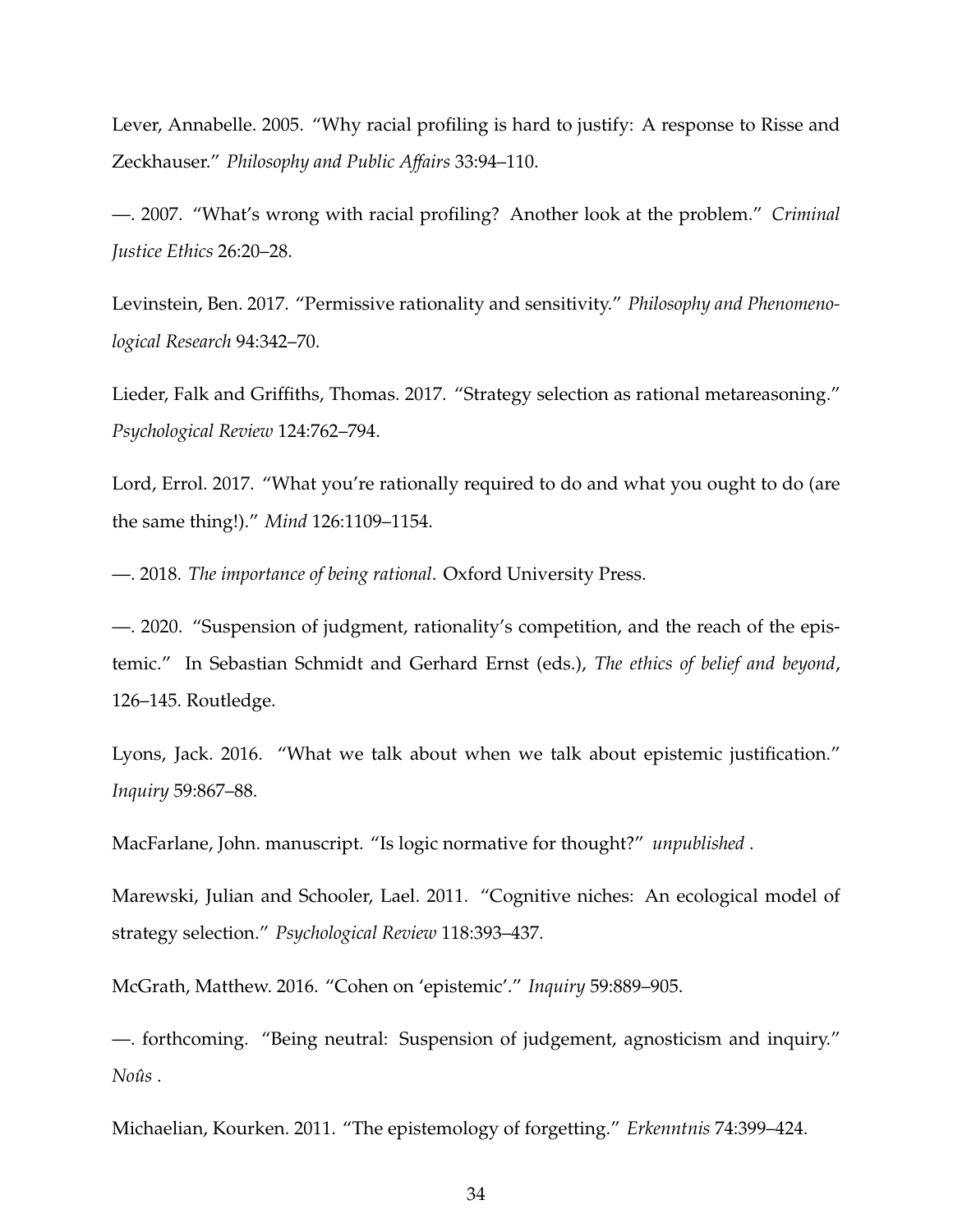Millar, Alan. 2011. "Why knowledge matters." *Proceedings of the Aristotelian Society* 85:63– 81.

Olsson, Erik J. and Westlund, David. 2006. "On the role of the research agenda in epistemic change." *Erkenntnis* 65:165–183.

Parfit, Derek. 1984. *Reasons and persons*. Oxford University Press.

Pettit, Philip and Smith, Michael. 2000. "Global consequentialism." In Brad Hooker, Elinor Mason, and Dale E. Miller (eds.), *Morality, rules and consequences*, 121–133. Edinburgh University Press.

Rinard, Susanna. 2019. "Equal treatment for belief." *Philosophical Studies* 176:1923–1950.

Risse, Mathias. 2007. "Racial profiling: A reply to two critics." *Criminal Justice Ethics* 26:4–19.

Risse, Mathias and Zeckhauser, Richard. 2004. "Racial profiling." *Philosophy and Public A*ff*airs* 32:131–170.

Russell, Stewart andWefald, Eric. 1991. "Principles of metareasoning." *Artificial Intelligence* 49:361–395.

Schooler, Lael J and Hertwig, Ralph. 2005. "How forgetting aids heuristic inference." *Psychological Review* 112:610–628.

Siegel, Susanna. 2017. *The rationality of perception*. Oxford University Press.

Silver, David, Hubert, Thomas, Schrittwieser, Julian, Antonoglou, Ioannis, Lai, Matthew, Guez, Arthur, Lanctot, Marc, Sifre, Laurent, Kumaran, Dharshan, Graepel, Thore, Lillicrap, Timothy, Simonyan, Karen, and Hassabis, Demis. 2018. "A general reinforcementlearning algorithm that masters chess, shogi, and Go through self-play." *Science* 362:1140– 1144.

Siscoe, Robert Weston. forthcoming. "Belief, rational and justified." *Mind* forthcoming.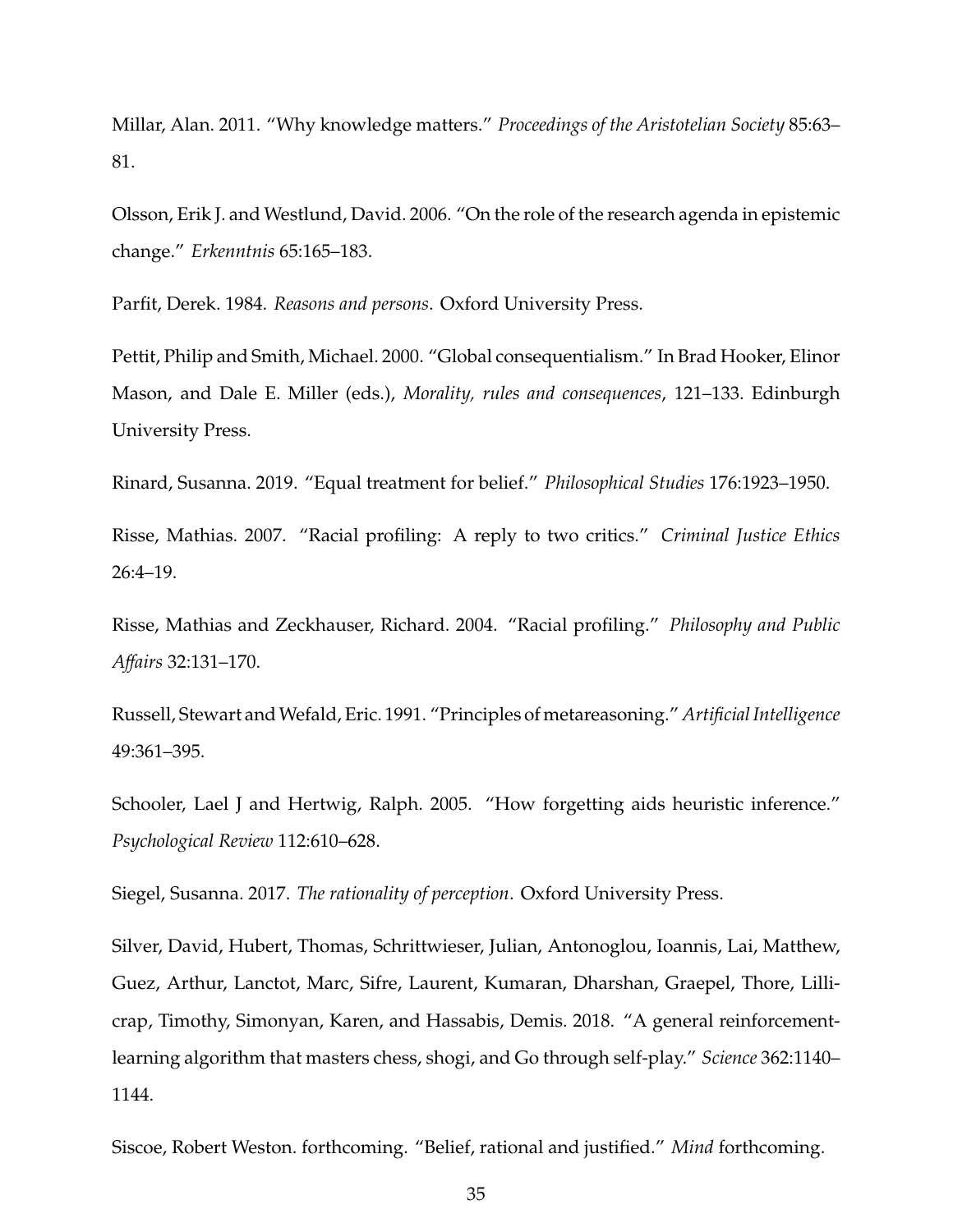Smith, Angela. 2005. "Responsibility for attitudes: Activity and passivity in mental life." *Ethics* 115:236–271.

Smith, Holly. 2014. "The subjective moral duty to inform oneself before acting." *Ethics* 125:11–38.

Sosa, Ernest. forthcoming. "Suspension and evidentialism." *Synthese* forthcoming.

Steglich-Petersen, Asbjørn and Skipper, Matthias. 2019. "An instrumentalist account of how to weigh epistemic and practical reasons for belief." *Mind* 129:1071–1094.

Steinberger, Florian. 2019. "Consequence and normative guidance." *Philosophy and Phenomenological Research* 98:306–328.

Stigler, George. 1961. "The economics of information." *Journal of Political Economy* 69:213– 225.

Stroud, Sarah. 2006. "Epistemic partiality in friendship." *Ethics* 116:498–524.

Sylvan, Kurt. 2020. "An epistemic non-consequentialism." *Philosophical Review* 129:1–51.

Thomsen, Frej Klem. 2011. "The art of the unseen: Three challenges for racial profiling." *Journal of Ethics* 15:89–117.

Treanor, Nick. 2014. "Trivial truths and the aim of inuqiry." *Philosophy and Phenomenological Research* 89:552–559.

—. 2018. "Truth and epistemic value." *European Journal of Philosophy* 26:1057–1068.

Tversky, Amos and Kahneman, Daniel. 1974. "Judgment under uncertainty: Heuristics and biases." *Science* 185:1124–1131.

—. 1983. "Extensional versus intuitive reasoning: The conjunction fallacy in probability judgment." *Psychological Review* 90:293–315.

36